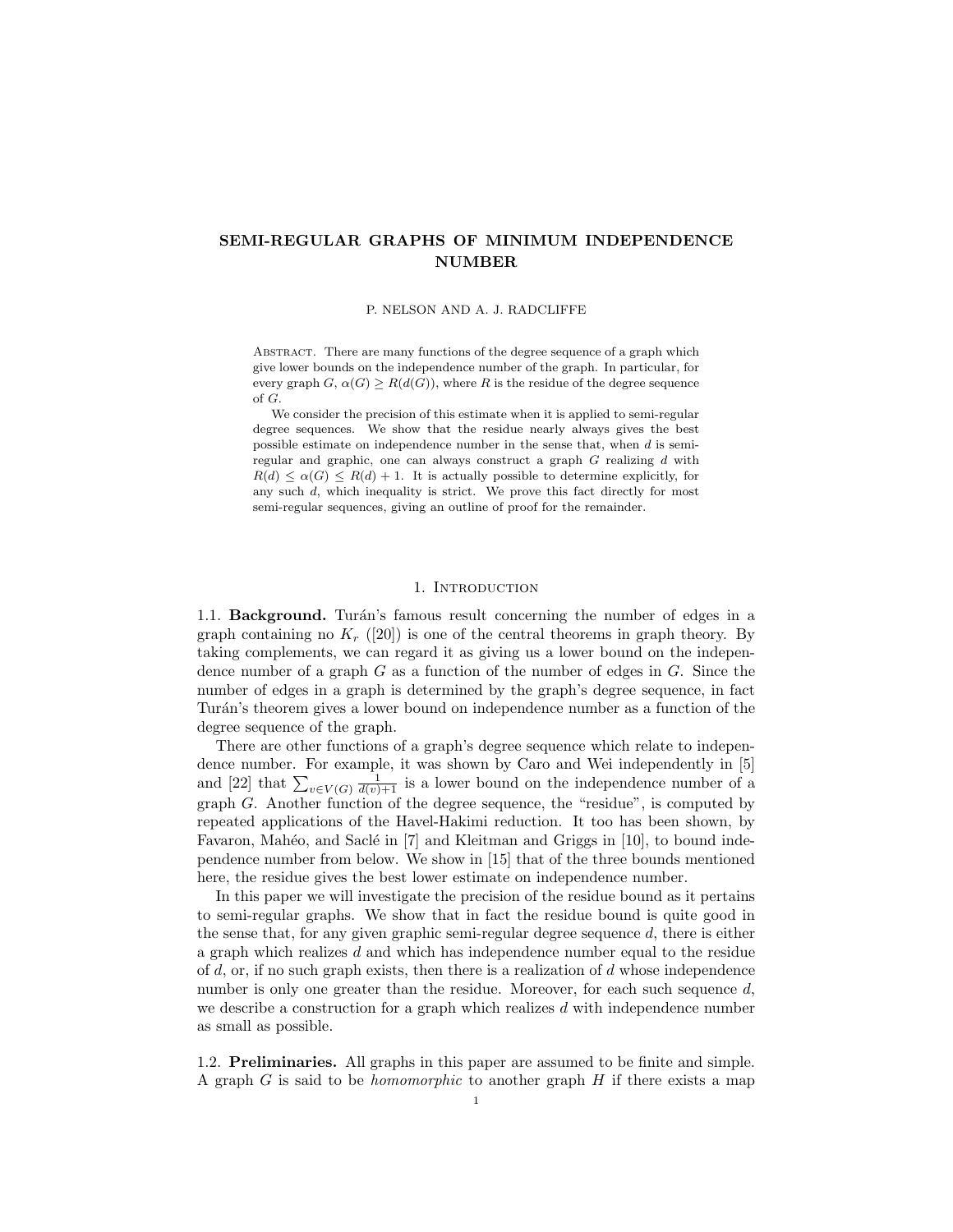$\phi: V(G) \to V(H)$  such that  $xy \in E(G)$  implies that  $\phi(x)\phi(y) \in E(H)$ . We denote the smallest degree of a vertex in G by  $\delta$  and the largest degree by  $\Delta$ . The *independence number* of G is the size of a largest independent set in G and is denoted by  $\alpha(G)$ .

A degree sequence is a decreasing finite sequence of natural numbers. When specifying degree sequences we write, for instance,  $7<sup>3</sup>3<sup>7</sup>$  when we mean the sequence of length ten consisting of three 7's and seven 3's. We denote the degree sequence of  $G$  by  $d(G)$ , which is obtained by listing the degrees of the vertices of G in descending order. If  $d = d(G)$ , then we denote  $d(\overline{G})$  by  $\overline{d}$ , where  $\overline{G}$  is the complement of G. A degree sequence d is said to be graphic if it arises as the degree sequence of some graph  $G$ ; we say  $G$  realizes or is a realization of d.

The Havel-Hakimi reduction of  $d$  is the sequence  $d'$  obtained by dropping the first term  $d_1$  of d, reducing the next  $d_1$  terms of d by one, and arranging terms in descending order. It is well known that a degree sequence  $d = d_1 \geq d_2 \geq \ldots \geq d_n$ is graphic if and only if its Havel-Hakimi reduction is graphic ([12]).

We let  $[n] = \{1, 2, 3, \ldots n\}$ . A sequence  $d = d_1 d_2 \ldots d_n$  is said to be semi-regular if there exists k such that  $d_i \in \{k, k-1\}$  for each  $i \in [n]$ . It is easy to tell if such a sequence is graphic:

**Lemma 1.1.** The sequence  $d = k^A(k-1)^B$ ,  $A > 0$ , is graphic if and only if  $A + B > k$  and  $Ak + B(k - 1)$  is even.

# *Proof.* Straightforward. □

The *residue* of a graphic degree sequence is defined in terms of repeated applications of the Havel-Hakimi reduction: If  $d$  is a graphic sequence of length  $n$ , let  $d^{(m)}$  denote the sequence obtained after m applications of this reduction. Then  $R(d) = n - m_0$  where  $m_0 = \min\{m : d^{(m)}$  is sequence of zeroes}.

Here is an example of the computation of the residue:

$$
d = 7773333333
$$

$$
d^{(1)} = 663322222
$$

$$
d^{(2)} = 52222111
$$

$$
d^{(3)} = 1111110
$$

$$
d^{(4)} = 111100
$$

$$
d^{(5)} = 11000
$$

$$
d^{(6)} = 0000
$$
Thus 
$$
R(7337) = 4
$$
.

This iterative process for computing  $R(d)$  can be avoided if d is semi-regular. In this case, we have the following closed formula:

**Theorem 1.2.** Let 
$$
d = k^A (k-1)^B
$$
 be a graphic sequence. Then  $R(d) = \left\lceil \frac{A}{k+1} + \frac{B}{k} \right\rceil$ .  
Proof. See [7].

The program Graffiti was the first to conjecture that the residue of the degree sequence gives a lower bound on a graph's independence number. Favaron, Mahéo and Saclé proved this fact in  $|7|$ ; Kleitmann and Griggs gave a simpler proof later in [10].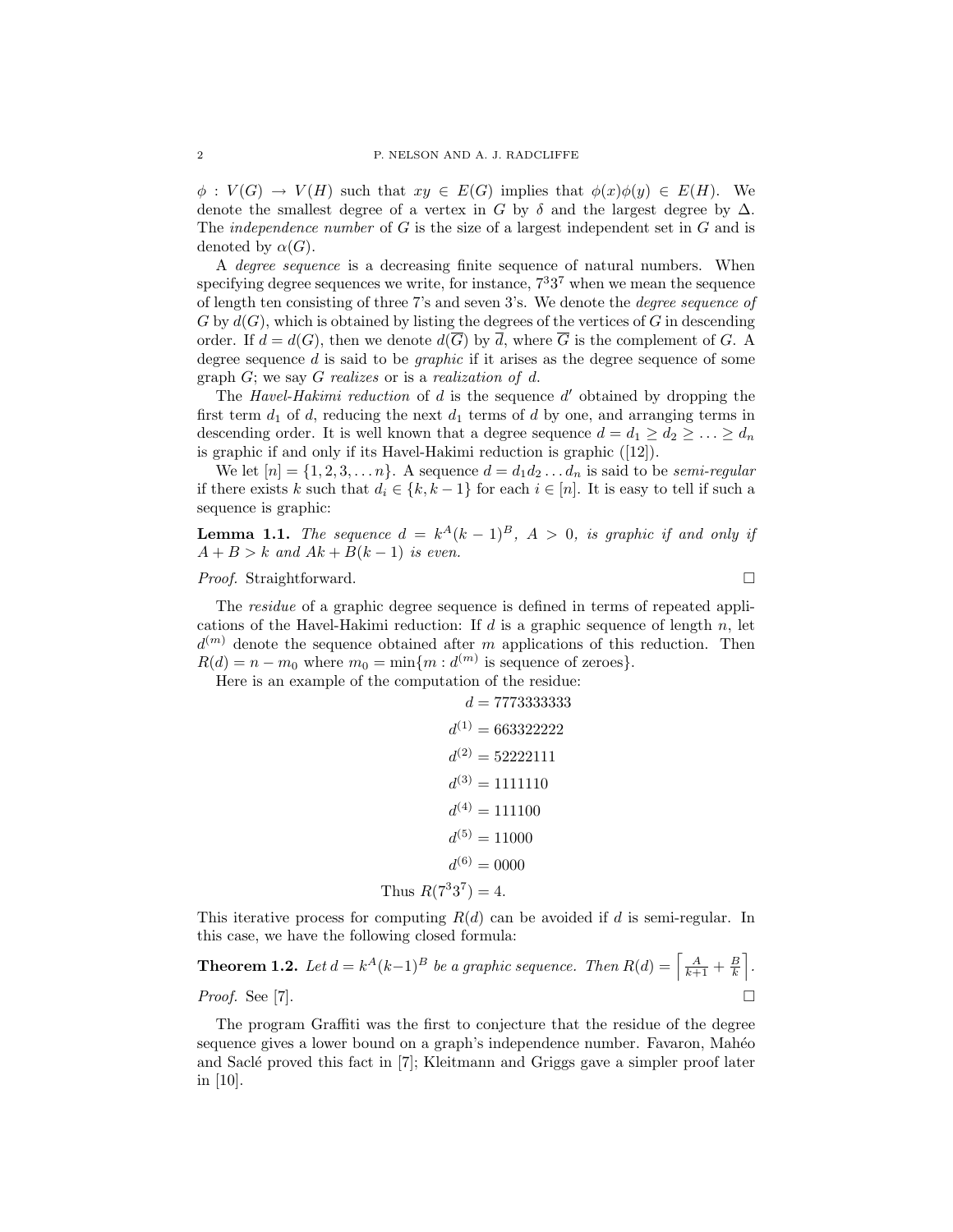**Theorem 1.3.** For any graph  $G$ ,  $\alpha(G) \geq R(d(G))$ .

For any graphic sequence d, we define  $\alpha(d) := \min{\alpha(G) : d(G) = d}$ . That  $\alpha(d) \ge R(d)$  is immediate by Theorem 1.3. Thus if G realizes d with  $\alpha(G) = R(d)$ , then  $\alpha(d) = R(d)$ . We will call such a realization of d *optimal*.

The aim of this paper is to show that, for d graphic and semi-regular, optimal realizations of d usually exist. More precisely,  $R(d) \leq \alpha(d) \leq R(d) + 1$  and the strictness of the inequalities can be determined explicitly from d.

# 2. Cores of Semi-Regular Sequences

Let  $d = k^A (k-1)^B$  be a graphic semi-regular sequence. Then there exist integers  $a, b$  and  $m, n$  such that

$$
A = m(k+1) + a, \quad 0 \le a < k+1, \quad m \ge 0
$$
  

$$
B = nk + b, \qquad 0 \le b < k, \qquad n \ge 0.
$$

Writing d as

$$
d = k^{m(k+1)+a}(k-1)^{nk+b} = k^{m(k+1)}k^{a}(k-1)^{b}(k-1)^{nk}
$$

we notice that if both  $a = 0$  and  $b = 0$ , then d has an optimal realization: the graph which consists of m disjoint copies of  $K_{k+1}$  together with n disjoint copies of  $K_k$ has independence number  $m + n$ , the value of  $R(d)$  in this case. This observation suggests that, for a or b nonzero, we focus on finding an optimal realization of the "remainder" of the sequence, adjoining disjoint copies of complete graphs to it in order to achieve an optimal realization of the sequence overall. This idea motivates the definition below.

Henceforth, for a graphic sequence  $d = k^A (k-1)^B$ ,  $a, b, m$  and n will always be taken as defined above. Note that  $Ak + B(k-1)$  is even if and only if  $ak + b(k - 1)$  is even.

**Definition 2.1.** If  $d = k^{m(k+1)+a}(k-1)^{nk+b}$  is graphic, then the *core of d* is defined to be  $d_C = k^a (k-1)^b$ .

If  $m \geq 1$  we say that d goes left and define the left core to be  $d_L = k^{k+1+a}(k-1)^b$ . If d goes left and  $m \geq 2$ , we define  $d_{LL} = k^{2(k+1)+a}(k-1)^b$ .

If  $n \geq 1$  we say that d goes right and define the right core to be  $d_R = k^a (k-1)^{b+k}$ . If d goes right and  $n \geq 2$ , we define  $d_{RR} = k^a (k-1)^{b+2k}$ .

If  $d = d<sub>L</sub>$  and  $d<sub>C</sub>$  is not graphic we say that d is left minimal.

If  $d = d_R$  and  $d_C$  is not graphic we say that d is right minimal.

Notice that the core of d need not be graphic. For example,  $d = 5^84^{13}$  $5^65^24^34^{10}$  has core  $d_C = 5^24^3$ , which is not graphic, while both  $d_L = 5^84^3$  and  $d_R = 5^2 4^8$  are graphic.

We state some facts about cores, noting the following corollary to Lemma 1.1:

**Corollary 2.2.** Let  $d = k^A(k-1)^B$  be graphic. If  $d_C$  is non-empty, then  $d_C$  is graphic provided it is long enough. If  $d<sub>C</sub>$  is not graphic, then either d goes left or d goes right. If d goes left,  $d_L$  is graphic, and if  $m \geq 2$  then  $d_{LL}$  is graphic. If d goes right,  $d_R$  is graphic, and if  $n \geq 2$  then  $d_{RR}$  is graphic.

*Proof.* This follows directly from Lemma 1.1 and Definition 2.1.  $\Box$ 

**Proposition 2.3.** If  $d_C$  is non-empty and graphic then  $R(d_C) = 2$ .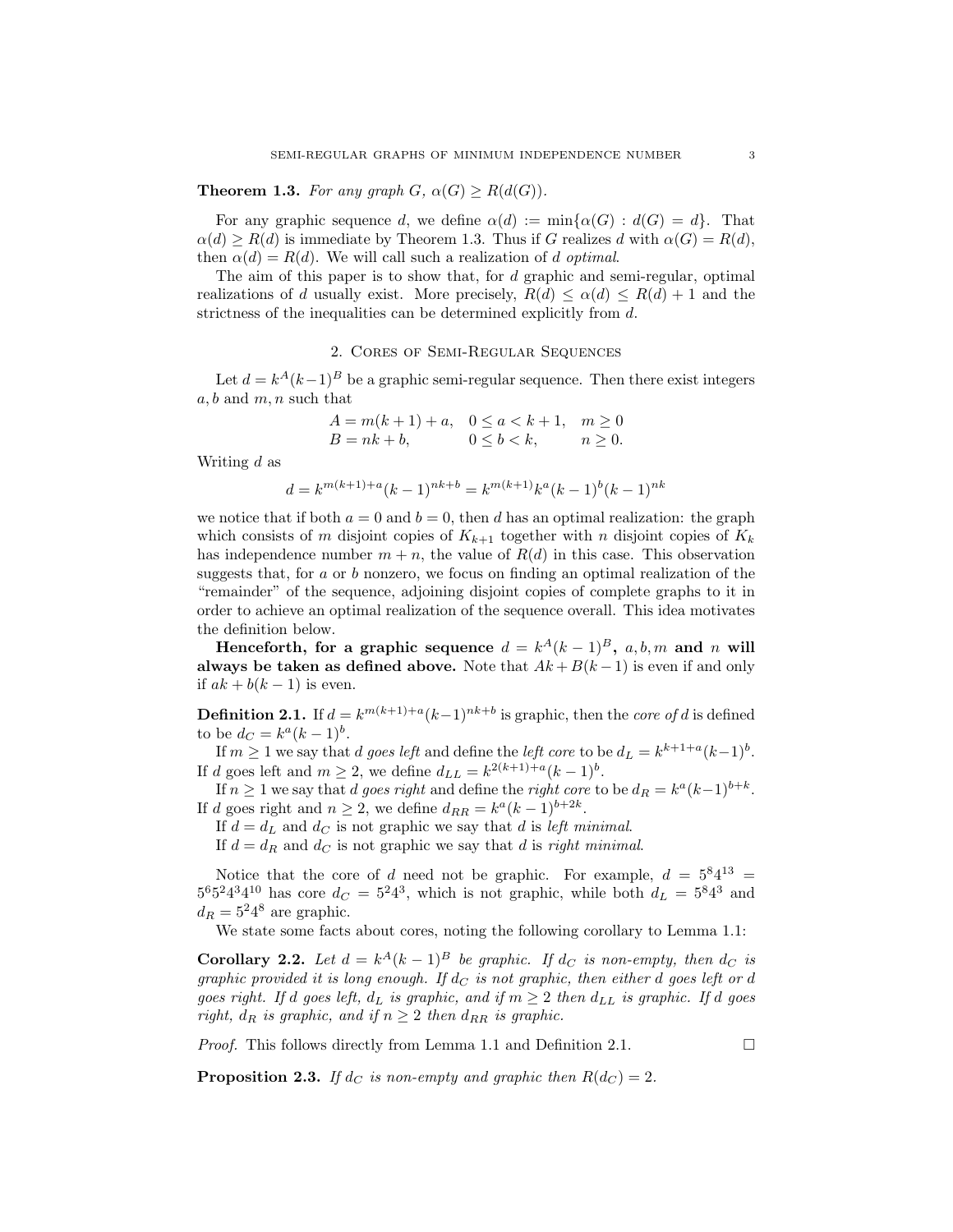*Proof.* By Theorem 1.2,  $R(d_C) = \left[\frac{a}{k+1} + \frac{b}{k}\right]$ . Note that  $d_C$  non-empty and graphic implies that neither a nor b is zero so that  $a + b > k$ . We have that

$$
2 > \frac{2k-1}{k} \ge \frac{a+b}{k} > \frac{a}{k+1} + \frac{b}{k} > \frac{a+b}{k+1} \ge \frac{k+1}{k+1} = 1
$$
  
Hence  $R(d_C) = 2$ .

The following proposition and its corollary are obvious and are used in many of the constructions which follow. We give proof in order to introduce notation which will be used later.

**Proposition 2.4.** The edges of  $K_{n,n}$  can be partitioned into n disjoint perfect matchings.

*Proof.* Let  $V(K_{n,n}) = X \cup Y$ . Label the vertices of X as  $\{x_1, \ldots, x_n\}$  and the vertices of Y as  $\{y_1, \ldots, y_n\}$ . Let  $\pi$  denote the permutation  $(12 \ldots n)$  and define

 $P_j[X,Y] = \{x_{\pi^j(i)}y_i : i = 1,2,3,...,n\}.$ 

Then, for each  $j \in [n], P_j[X, Y] \subset E(K_{n,n})$  is a perfect matching and, for  $(i, j) \in$  $[n] \times [n]$  such that  $i \neq j$ , we have that  $P_i[X, Y] \cap P_j[X, Y] = \emptyset$ . Clearly  $\bigcup_{j=1}^n P_j[X, Y] =$  $E(K_{n,n})$  so that  $\{P_j[X, Y] : j = 1, 2, 3, ..., n\}$  forms a partition of  $E(K_{n,n})$ .

Recall that a matching M in a graph G is said to be *semi-perfect* if exactly one vertex of  $G$  is not incident with any edge in  $M$ .

**Corollary 2.5.** The edges of  $K_{n+1,n}$  can be partitioned into  $n+1$  semi-perfect matchings.

*Proof.* Apply Proposition 2.4 to  $K_{n+1,n+1}$ . Removing any vertex x in this graph yields the graph  $K_{n+1,n}$  with the edges partitioned into  $n+1$  semi-perfect matchings as claimed.  $\hfill \square$ 

**Proposition 2.6.** If  $d = k^C(k-1)^D$  is graphic and  $C + D = 2l$  for some  $l \in \mathbb{N}$ such that  $l \leq k$  then there exists a realization G of d with  $\alpha(G) \leq 2$ .

*Proof.* The conditions from Lemma 1.1 imply that  $0 \leq k - l \leq l$ . Since d is graphic and  $C$  and  $D$  have the same parity, both  $C$  and  $D$  are even. Build a graph  $G$  in the following way: Start with two disjoint copies of  $K_l$  and insert  $k - l$  disjoint perfect matchings, together with  $\frac{C}{2}$  edges of another matching, between their vertex sets. Then  $d(G) = ((l-1) + (k-l) + 1)^{C}((l-1) + (k-l))^{2l-C} = k^{C}(k-1)^{D}$ . Since  $V(G)$ is partitioned into two parts each of which induce a clique in  $G$ , we have that  $\alpha(G) \leq 2.$ 

**Lemma 2.7.** If  $d_C$  is nonempty and graphic then  $\alpha(d_C) = R(d_C)$ .

*Proof.* By Proposition 2.3, it is enough to present a graph realizing  $d_C$  with independence number 2.

If the length of  $d_C = k^a (k-1)^b$  is even, we are done by Proposition 2.6 and Theorem 1.3.

If the length of  $d_C$  is odd, we can write  $a+b=2l+1$  for some integer  $0 < l < k$ . Lemma 1.1 and the fact that  $a$  and  $b$  have opposing parities imply that  $b$  and  $k$ have the same parity; thus we can write  $b = k - 2j$  for some integer  $0 < j < k - l$ . Note that  $k < 2l + 1 \leq 2k - 1$  so that  $0 < k - l < l + 1$ .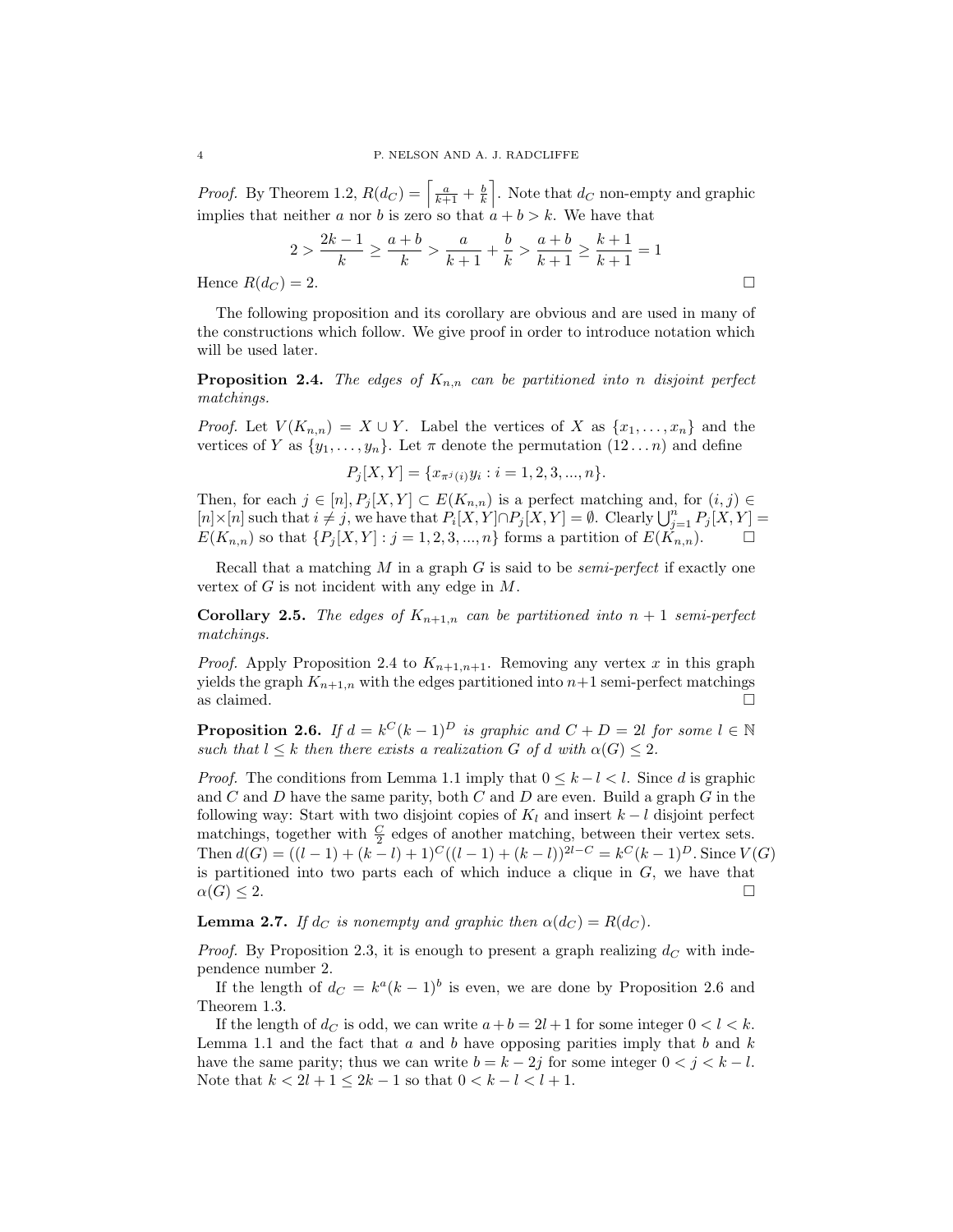

FIGURE 1. The sequence  $d_C = 5^4 4^3$  is graphic and has odd length.

We build a graph G in the following way: starting with a copy of  $K_{l+1}$  and a copy of  $K_l$ , we first insert  $k - l$  disjoint semi-perfect matchings between their vertex sets, then select, from another matching, j edges whose endpoints in  $K_{l+1}$ are left unmatched by one of the matchings we already included. Then  $d(G)$  =  $k^{(2l+1)-(k-2j)}(k-1)^{k-2j} = k^{a}(k-1)^{b}$ . Obviously  $\alpha(G) \leq 2$ . □

An example of this construction is given in Figure 1. (Note that in the figure the edges inside the  $K_4$  and  $K_3$  are not shown.) If  $d_C$  is not graphic, similar constructions can be described for  $d_L$  and  $d_R$ , provided they have even length.

**Proposition 2.8.** If  $d_C$  is not graphic and d goes left, then  $R(d_L) = 2$ . If  $d_C$  is not graphic and d goes right, then  $R(d_R) = 2$ .

*Proof.* By Theorem 1.2,  $R(d_L) = \left[\frac{k+1+a}{k+1} + \frac{b}{k}\right] = 1 + \left[\frac{a}{k+1} + \frac{b}{k}\right]$  and  $R(d_R) = \left\lceil \frac{a}{k+1} + \frac{b+k}{k} \right\rceil = 1 + \left\lceil \frac{a}{k+1} + \frac{b}{k} \right\rceil$ . Note that  $0 < a + b \leq k$ , since  $d_C$  is not graphic, and thus

$$
0 < \frac{a}{k+1} + \frac{b}{k} \le \frac{a+b}{k} \le \frac{k}{k} \le 1.
$$
\nThus  $\left[ \frac{a}{k+1} + \frac{b}{k} \right] = 1$  and so  $R(d_L) = 2$  and  $R(d_R) = 2$ .

**Lemma 2.9.** If  $d_C$  is not graphic but d goes left and  $d_L$  has even length then  $\alpha(d_L) = R(d_L)$ . If  $d_C$  is not graphic but d goes right and  $d_R$  has even length then  $\alpha(d_R) = R(d_R).$ 

*Proof.* Again,  $0 < a + b \le k$ , since  $d_C$  is not graphic. Thus the conditions of Proposition 2.6 are met with respect to the sequences  $d_L = k^{k+1+a}(k-1)^b$  and  $d_R = k^a (k-1)^{b+k}$ . By Theorem 1.3 and Proposition 2.8 we are done.

The constructions described above can be augmented with complete graphs to obtain optimal realizations of most semi-regular sequences:

**Theorem 2.10.** If d is graphic then  $\alpha(d) = R(d)$  provided at least one of the following holds:

1.  $d_C$  is graphic.

2.  $d_C$  is not graphic but d goes left and  $d_L$  has even length.

3.  $d_C$  is not graphic but d goes right and  $d_R$  has even length.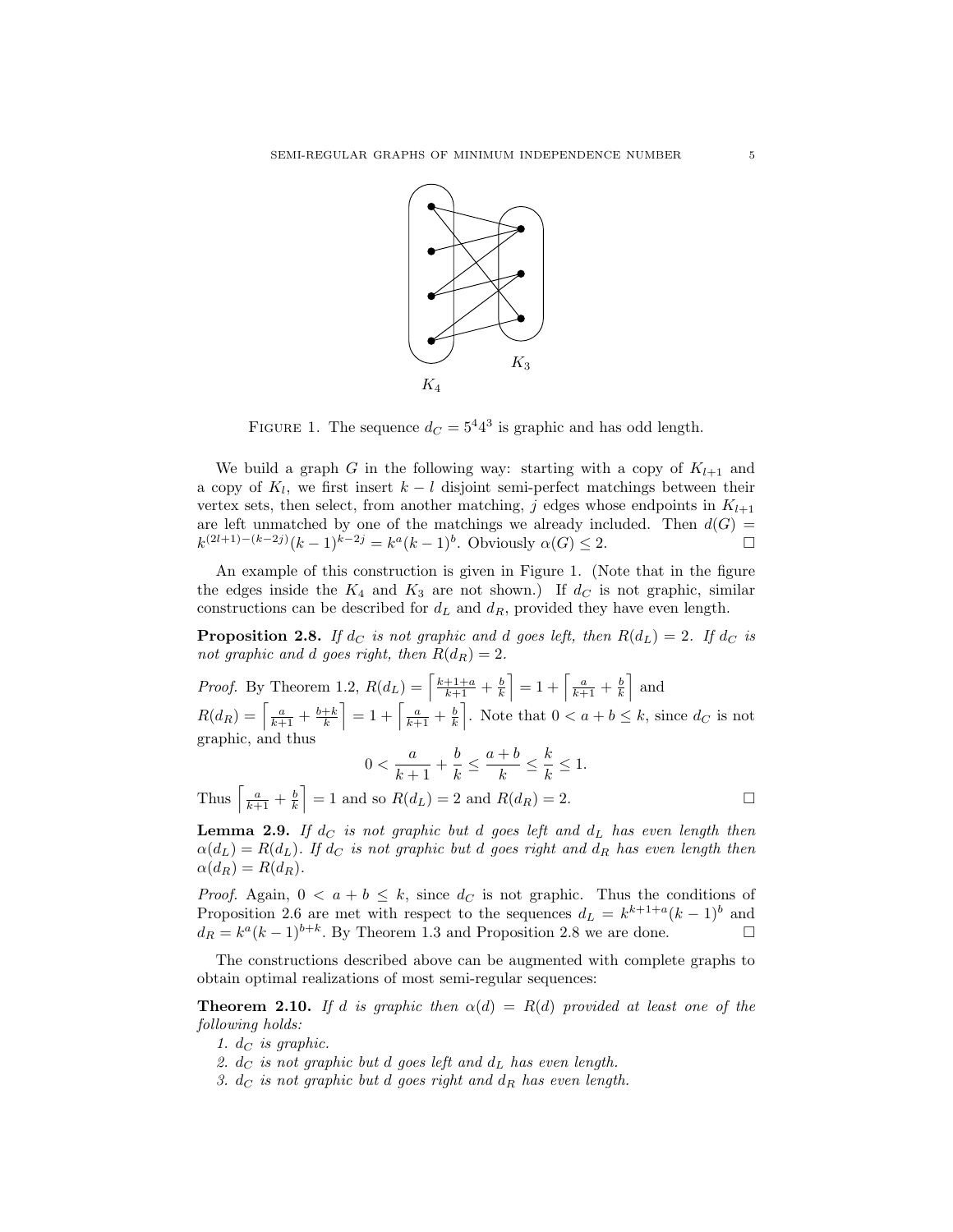*Proof.* Suppose  $d_C$  is graphic. If  $d_C$  is empty, we noted at the beginning of the section that d has an optimal realization. Assuming  $d<sub>C</sub>$  is non-empty, we have that

$$
R(d) = \left\lceil \frac{A}{k+1} + \frac{B}{k} \right\rceil
$$
  
= 
$$
\left\lceil \frac{m(k+1) + a}{k+1} + \frac{b+nk}{k} \right\rceil
$$
  
= 
$$
m + \left\lceil \frac{a}{k+1} + \frac{b}{k} \right\rceil + n
$$
  
= 
$$
m + R(d_C) + n.
$$

Let G be the optimal realization of  $d_C$  as in Lemma 2.7 so that  $\alpha(G) = R(d_C)$ . Define

$$
H = \bigcup_{i=1}^{m} K_{k+1} \cup G \cup \bigcup_{i=1}^{n} K_{k}.
$$

Then  $d(H) = d$  and clearly  $\alpha(H) = m + \alpha(G) + n = R(d)$ . Hence  $\alpha(d) = R(d)$  in this case. The other two cases are treated in a similar manner.  $\Box$ 

Theorem 2.10 applies to most semi-regular sequences since, if d goes both left and right, then either  $d<sub>L</sub>$  or  $d<sub>R</sub>$  has even length. Thus we are left to consider only those semi-regular graphic sequences  $d$  such that  $d<sub>C</sub>$  is not graphic and such that  $d$  goes left but not right and  $d<sub>L</sub>$  has odd length, or such that  $d$  goes right but not left and  $d_R$  has odd length. We will examine these situations in more detail soon. We conclude this section by proving an upper bound on  $\alpha(d)$  for any semi-regular graphic sequence d.

**Lemma 2.11.** If  $d_C$  is not graphic but d goes left and  $d_L$  has odd length then  $\alpha(d_L) \leq 3.$ 

*Proof.* Recall that  $d_L = k^{k+1+a}(k-1)^b$ . Write the length  $k+1+a+b=2l+1$ for some  $l \in \mathbb{N}$ . Notice that, since  $d_C$  is not graphic,  $0 < a + b \leq k$  and we have  $k < 2l \leq 2k$  so that  $0 \leq k - l < l$ . Lemma 1.1 together with the odd length of  $D_L$ tell us that  $k(k+1) + ak + b(k-1)$  is even and  $k+1+a+b$  is odd. If a were odd the second fact would tell us that  $b$  was not congruent to  $k$  modulo 2, and the first fact would tell us that  $b$  was congruent to  $k$  modulo 2. This contradiction proves that a is even.

We construct a graph G in the following way: start with two disjoint copies of  $K_l$ and insert  $k - l$  disjoint perfect matchings between their vertex sets, together with  $\frac{a}{2}$  edges of an additional disjoint perfect matching M. Now adjoin a new vertex x to k vertices which are not incident to any of the  $\frac{a}{2}$  edges of M. This can be done since  $2l - a = k + b \geq k$ . It is easy to see that

$$
d(G) = k1((l - 1) + (k - l) + 1)k((l - 1) + (k - l) + 1)a((l - 1) + (k - l))2l - a - k
$$
  
=  $kk+1+a(k - 1)b$ .

Clearly,  $\alpha(G) \leq 3$ .

An example of the above construction is illustrated in Figure 2. We have a similar result when  $d$  goes right:

**Lemma 2.12.** If  $d_C$  is not graphic but d goes right and  $d_R$  has odd length then  $\alpha(d_R) \leq 3.$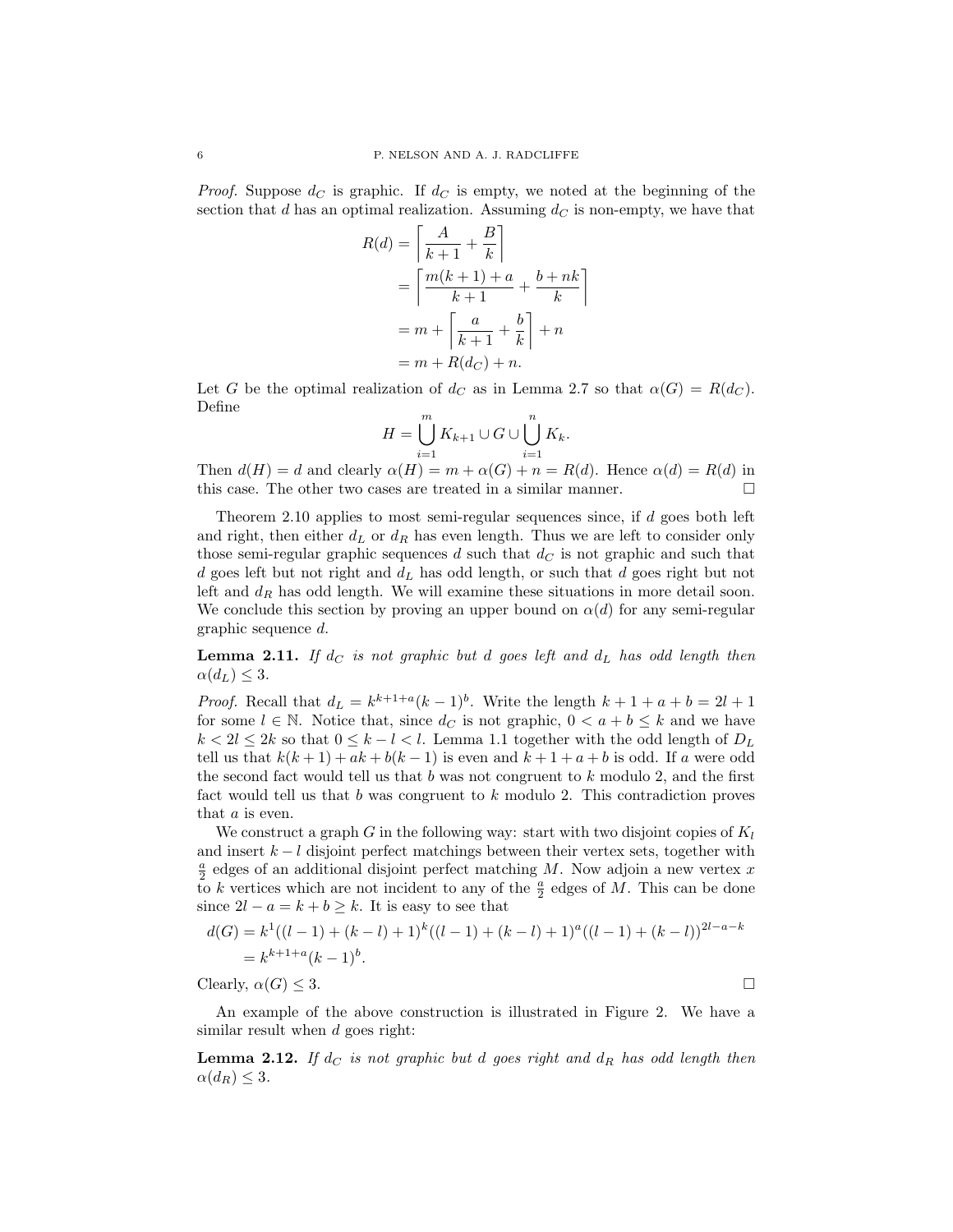

FIGURE 2.  $d_L = 5^6 4^3$  has odd length and the core  $d_C = 5^0 4^3$  is not graphic.

*Proof.* Recall that  $d_R = k^a (k-1)^{b+k}$ . Write the length  $a+b+k=2l+1$  for some  $l \in \mathbb{N}$  and notice that, since  $0 < a + b \leq k$ , we have that  $0 < k - l < l + 1$ . Also, by Lemma 1.1, we must have that k and a have opposing parities so that  $a < k$  and  $k-(a-1)$  $\frac{a-1)}{2} \in \mathbb{N}.$ 

Assume first that  $a = 0$ . This implies that k is odd. Construct a graph G by taking two disjoint copies of  $K_l$  and include  $k - l - 1$  perfect matchings between their vertex sets, together with all but  $\frac{k-1}{2}$  edges of another matching M. Join a new vertex x to those  $k-1$  vertices which are not incident to any included edge of M. Then every vertex has degree  $k-1$  and clearly  $\alpha(G) \leq 3$ .

Now if  $a > 0$  build G similarly by taking two disjoint copies of  $K_l$  but now include  $k - l - 1$  perfect matchings between vertex sets together with all but  $\frac{k-(a-1)}{2}$  edges of another matching  $M$ . Join a new vertex  $x$  to a total of  $k$  vertices, including the  $k - (a - 1)$  vertices missed by the chosen edges of M. Then  $d(G) = k^a (k-1)^{b+k}$ and clearly  $\alpha(G) \leq 3$ .

**Theorem 2.13.** If d is semi-regular and graphic then  $\alpha(d) \leq R(d) + 1$ .

Proof. This follows from Proposition 2.8, Lemmas 2.11 and 2.12, and the technique used in the proof of Theorem 2.10.

# 3. A Tripartite Construction

Together, Theorems 1.3 and 2.13 show that  $R(d) \leq \alpha(d) \leq R(d) + 1$  for all semiregular graphic sequences d. By Theorem 2.10 the left inequality is in fact seen to be equality in many instances. Indeed, the only sequences  $d = k^{m(k+1)+a}(k-1)^{b+nk}$ for which we have not determined which inequality is strict are those such that  $d_C$ is not graphic and either  $m = 0$  and  $d_R$  has odd length, or  $n = 0$  and  $d_L$  has odd length. The remainder of the paper focuses on these sequences.

In this section, we determine the strictness of Theorem 2.13 for those graphic semi-regular sequences  $d = k^{m(k+1)+a}(k-1)^{b+nk}$  where  $d_C$  is not graphic but either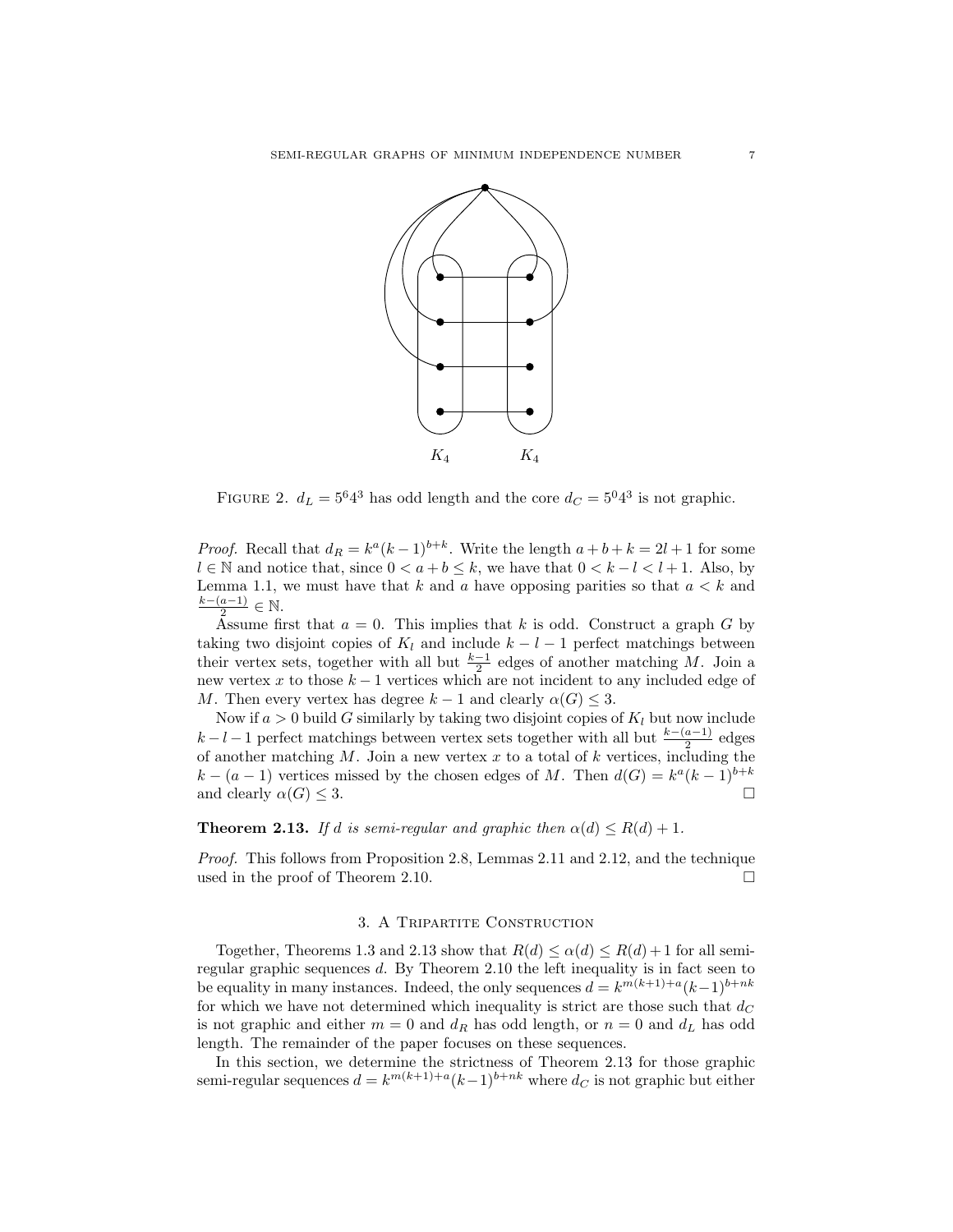$m \geq 2$  or  $n \geq 2$ . This will leave only the left and right minimal sequences of odd length to discuss.

Our strategy is similar to that employed in the previous section: We present constructions for optimal realizations of  $d_{RR}$  and  $d_{LL}$  and adjoin copies of complete graphs to obtain an optimal realization of the sequence  $d$  as a whole. We will need the following definition and lemmas.

**Definition 3.1.** An ordered pair of sequences  $(a, b)$ , where  $a = a_1 a_2 ... a_n$ ,  $b =$  $b_1b_2...b_m$ , is said to be *bigraphic* if there exists a bipartite graph G with  $V(G)$  =  $X \cup Y$  where a lists the degrees of the vertices in X in decreasing order and b lists the degrees of the vertices in  $Y$  in decreasing order.

The reduction of  $(a, b)$  is denoted by  $(a', b')$  where a' is the sequence of length  $n-1$  obtained by deleting the largest entry  $\Delta$  from a and b' is the sequence of length m obtained by reducing the  $\Delta$  largest entries of b by one.

It is an exercise to show that  $(a, b)$  is bigraphic if and only if  $(a', b')$  is. If a and b are semi-regular, we have another test for determining whether or not  $(a, b)$  is bigraphic:

**Lemma 3.2.** Let  $a = (a_i)_{i=1}^n$  and  $b = (b_j)_{j=1}^m$  be semi-regular sequences of nonnegative integers such that

$$
a_i \le m \ \forall i \in [n]
$$

$$
b_j \le n \ \forall j \in [m]
$$

$$
\sum_{i=1}^n a_i = \sum_{j=1}^m b_j.
$$

Then  $(a, b)$  is bigraphic.

*Proof.* We induct on  $n+m$ , noting that the case where  $n+m=0$  is trivial. Assume  $n + m > 0$  and that, without loss of generality,  $n \geq m$ ,  $a_1 \geq a_2 \geq \ldots \geq a_n$ , and  $b_1 \geq b_2 \geq \ldots \geq b_m.$ 

If  $a_1 = 0$  then  $\sum_{i=1}^n a_i = 0$  so that the graph on  $n + m$  isolated vertices shows  $(a, b)$  is bigraphic.

If  $a_1 > 0$ , notice that  $|\{j : b_j > 0\}| \ge a_1$ . Recall that a' is the sequence of length  $n-1$  defined as

$$
a'_i=a_{i+1} \; \forall i \in [n-1]
$$

and  $b'$  is the sequence obtained by reducing the first  $a_1$  terms of  $b$  by one:

$$
b'_j = b_j - 1 \ \forall j \le a_1
$$
  

$$
b'_j = b_j \ \forall j > a_1.
$$

Clearly,  $a'$  and  $b'$  are semi-regular. Also,

$$
\sum_{i=1}^{n-1} a'_i = \left(\sum_{i=1}^n a_i\right) - a_1 = \left(\sum_{j=1}^m b_j\right) - a_1 = \sum_{j=1}^m b'_j
$$

and

$$
a'_i=a_{i+1}\leq m\ \forall i\in[n-1].
$$

In order to show that  $a'$  and  $b'$  satisfy the hypotheses of the theorem, we need only verify that, for all  $j \in [m]$ , we have that  $b'_j \leq n-1$ . If there exists  $k \in [m]$  such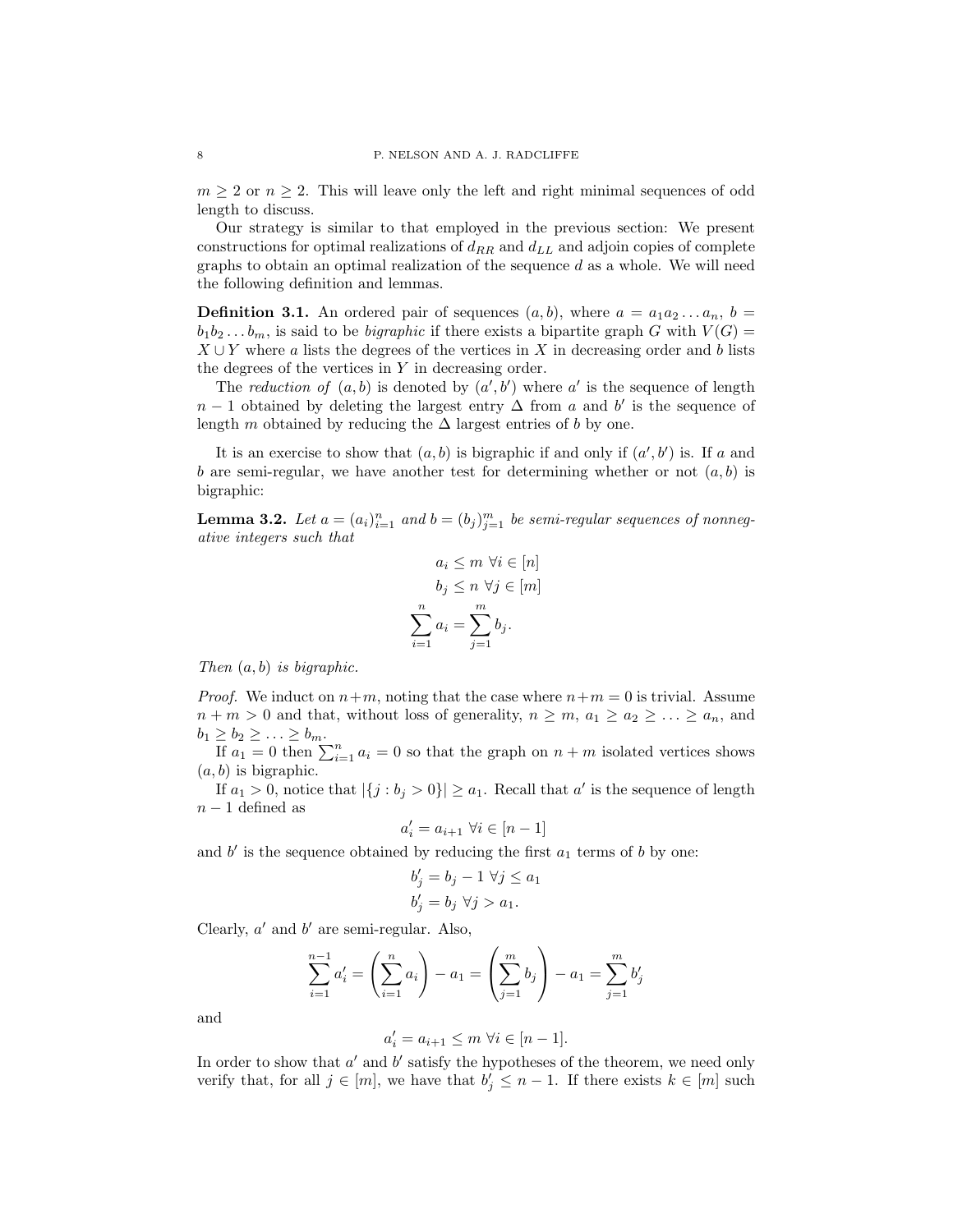that  $b'_k > n-1$  then we must have that  $b'_k = n$  and that  $b'_k = b_k$ , since  $b'_j \leq b_j \leq n$ . Thus  $b_j \in \{n, n-1\}$  for each j and  $a_1 < k \leq m$ . But then

$$
\sum_{j=1}^{m} b_j > m(n-1) + a_1 > mn - m \ge mn - n = n(m-1) \ge \sum_{i=1}^{n} a_i,
$$

contrary to assumption. Thus by induction  $(a', b')$  is bigraphic and so there exists a bipartite graph  $G' = G'[X', Y']$  where a' lists the degrees of vertices in X' while b' lists the degrees of vertices in Y'. We obtain a new graph  $G = G[X, Y]$  where

$$
X = X' \cup \{x\}
$$

$$
Y = Y'
$$

by adjoining a new vertex  $x$  to those  $a_1$  vertices of  $Y'$  whose degrees correspond to the numbers  $b'_j$  where  $j \in [a_1]$  so that  $(a, b)$  is seen to be bigraphic.

**Lemma 3.3.** Given vertex weights  $a, b, c$  on the vertices of  $K_3$ , there exist edge weights  $a', b', c'$  (where  $a'$  is the weight on the edge opposite the vertex of weight a, etc.) such that the weight at a vertex is the sum of the weights of the incident edges.

Proof. The weights are:

$$
a' = \frac{1}{2}(-a+b+c)
$$
  
\n
$$
b' = \frac{1}{2}(a-b+c)
$$
  
\n
$$
c' = \frac{1}{2}(a+b-c).
$$

**Lemma 3.4.** Suppose  $d = d_1 d_2 d_3 \dots d_n$  is a semi-regular degree sequence such that

$$
\sum_{i=1}^{n} d_i = D.
$$

For  $D_1, D_2 \in \mathbb{N}$  such that  $D_1 + D_2 = D$  there exist semi-regular sequences (not necessarily in decreasing order)  $d'$  and  $d''$  of length n such that

$$
d_i = d'_i + d''_i
$$

for each i and such that

$$
\sum_{i=1}^{n} d'_{i} = D_{1} \text{ and } \sum_{i=1}^{n} d''_{i} = D_{2}.
$$

Proof. Straightforward. □

We are now poised to prove the following theorem.

**Theorem 3.5.** Suppose  $d = (d_i)_{i=1}^k$ ,  $e = (e_i)_{i=1}^l$ ,  $f = (f_i)_{i=1}^m$  are all semi-regular degree sequences of nonnegative integers and that

$$
D = \sum_{i=1}^{k} d_i, \quad E = \sum_{i=1}^{l} e_i, \quad F = \sum_{i=1}^{m} f_i.
$$

Then there exists a tripartite graph G with parts D,  $\mathcal{E}$ , and F such that  $|\mathcal{D}| = k$ ,  $|\mathcal{E}| = l$ , and  $|\mathcal{F}| = m$ , where d lists the degrees of vertices of G in D, e lists the

 $\Box$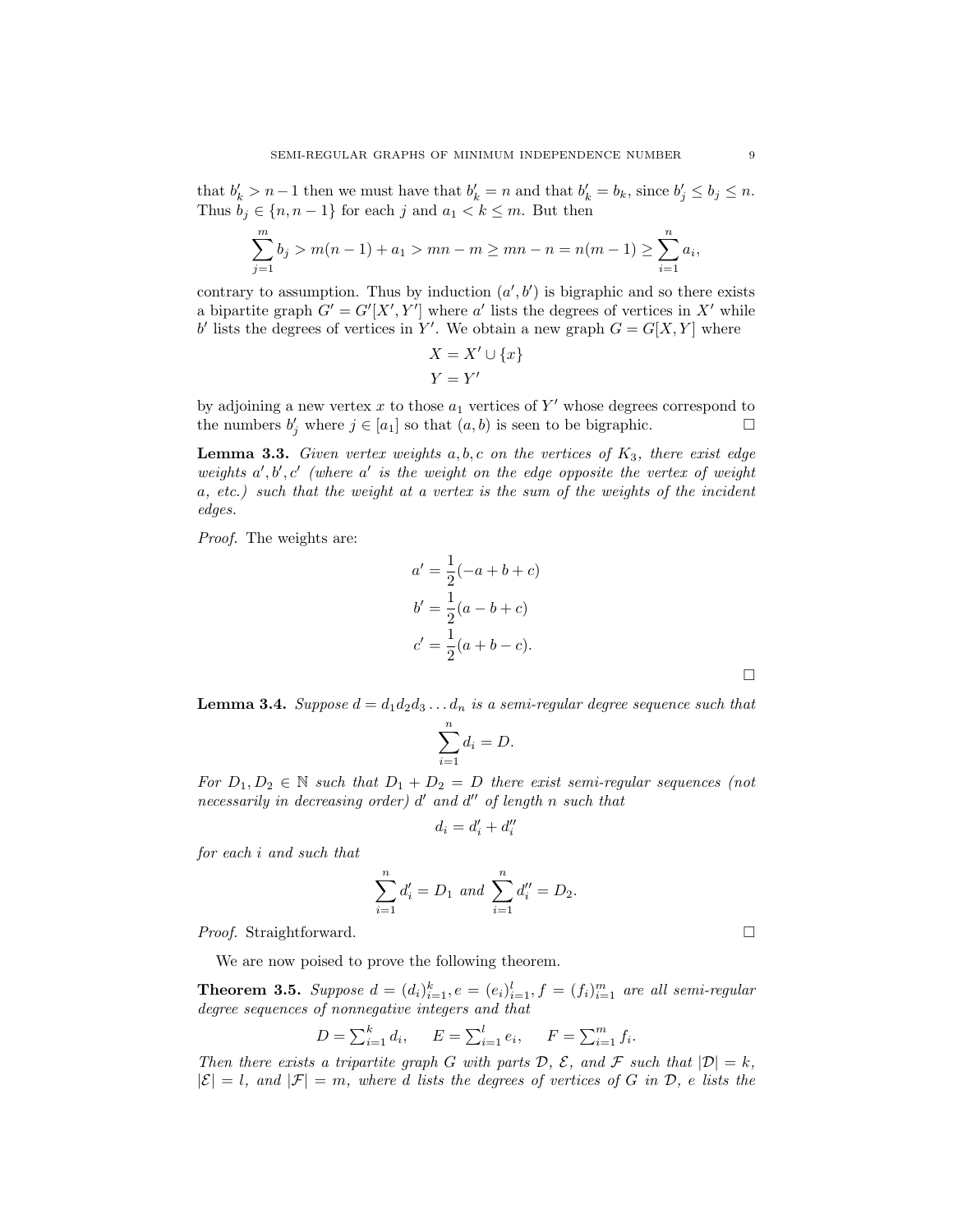degrees of the vertices in  $\mathcal E$ , and f lists the degrees of the vertices in  $\mathcal F$  if and only if the following hold:

1. 
$$
D + E + F
$$
 is even  
\n2.  $D \le E + F$   
\n $E \le D + F$   
\n $F \le E + D$   
\n3.  $0 \le D' \le lm$   
\n $0 \le E' \le km$   
\n $0 \le F' \le kl$ 

where  $D', E', F'$  are as in Lemma 3.3 with respect to the weights  $D, E$ , and  $F$ . In such a realization D' is the number of edges between  $\mathcal E$  and  $\mathcal F$ , E' is the number of edges between  $D$  and  $F$ , and  $F'$  is the number of edges between  $D$  and  $E$ .

*Proof.* The three conditions are necessary, for if G is such a graph then  $\frac{D+E+F}{2}$ counts the edges of  $G$ , the number of edges leaving one part can not exceed the total number of edges leaving the other two parts, and the number of edges between any two parts is no more than the product of the sizes of those parts.

Now we prove sufficiency. Since  $E' + F' = D$ , by Lemma 3.4 there exist semiregular sequences  $d^E$  and  $d^F$  (not necessarily in decreasing order) such that  $d_i^E$  +  $d_i^F = d_i$  for each  $i \in [k]$  and

$$
\sum_{i=1}^{k} d_i^E = F', \quad \sum_{i=1}^{k} d_i^F = E'.
$$

Similarly, since  $D' + F' = E$  and  $E' + D' = F$ , there exist semi-regular sequences  $e^D$  and  $e^F$  such that  $e_i^D + e_i^F = e_i$  for each  $i \in [l]$  with

$$
\sum_{i=1}^{l} e_i^D = F', \quad \sum_{i=1}^{l} e_i^F = D'
$$

and semi-regular sequences  $f^D$  and  $f^E$  such that  $f_i^D + f_i^E = f_i$  for each  $i \in [m]$ with

$$
\sum_{i=1}^{m} f_i^D = E', \quad \sum_{i=1}^{m} f_i^E = D'.
$$

We focus for the moment on the sequences  $d^E$  and  $e^D$ . Since  $\sum_{i=1}^l e_i^D = F'$  $\sum_{i=1}^{k} d_i^E$  we will apply Lemma 3.2 to the sequences  $e^D$  and  $d^E$ . We need only check that  $d_i^E \leq l$  for each  $i \in [k]$  and that  $e_i^D \leq k$  for each  $i \in [l]$ . But this is easy since  $F' \le kl$ , by hypothesis. Thus, the average value of an entry in  $d^E$  is at most  $\frac{kl}{k} = l$ . Since  $d^E$  is semi-regular we must have that  $d_i^E \le l$ . Similarly the average value of an entry in  $e^D$  is at most  $\frac{lk}{l} = k$  and  $e^D$  is semi-regular so that  $e_i^D \leq k$ . Thus Lemma 3.2 does apply and so there exists a bipartite graph  $G_1 = G[X, Y]$ with  $|X| = l$ ,  $|Y| = k$  such that  $e^{D}$  lists the degrees of vertices in X and  $d^{E}$  lists the degrees for vertices in Y .

Similar arguments hold with respect to the pairs of sequences  $d^F$  and  $f^D$ , and  $e^F$  and  $f^E$ . We obtain a bipartite graph  $G_2 = G[Y', Z]$  with  $|Y'| = k, |Z| = m$ such that  $d^F$  lists the degrees of vertices in Y' and  $f^D$  lists the degrees of vertices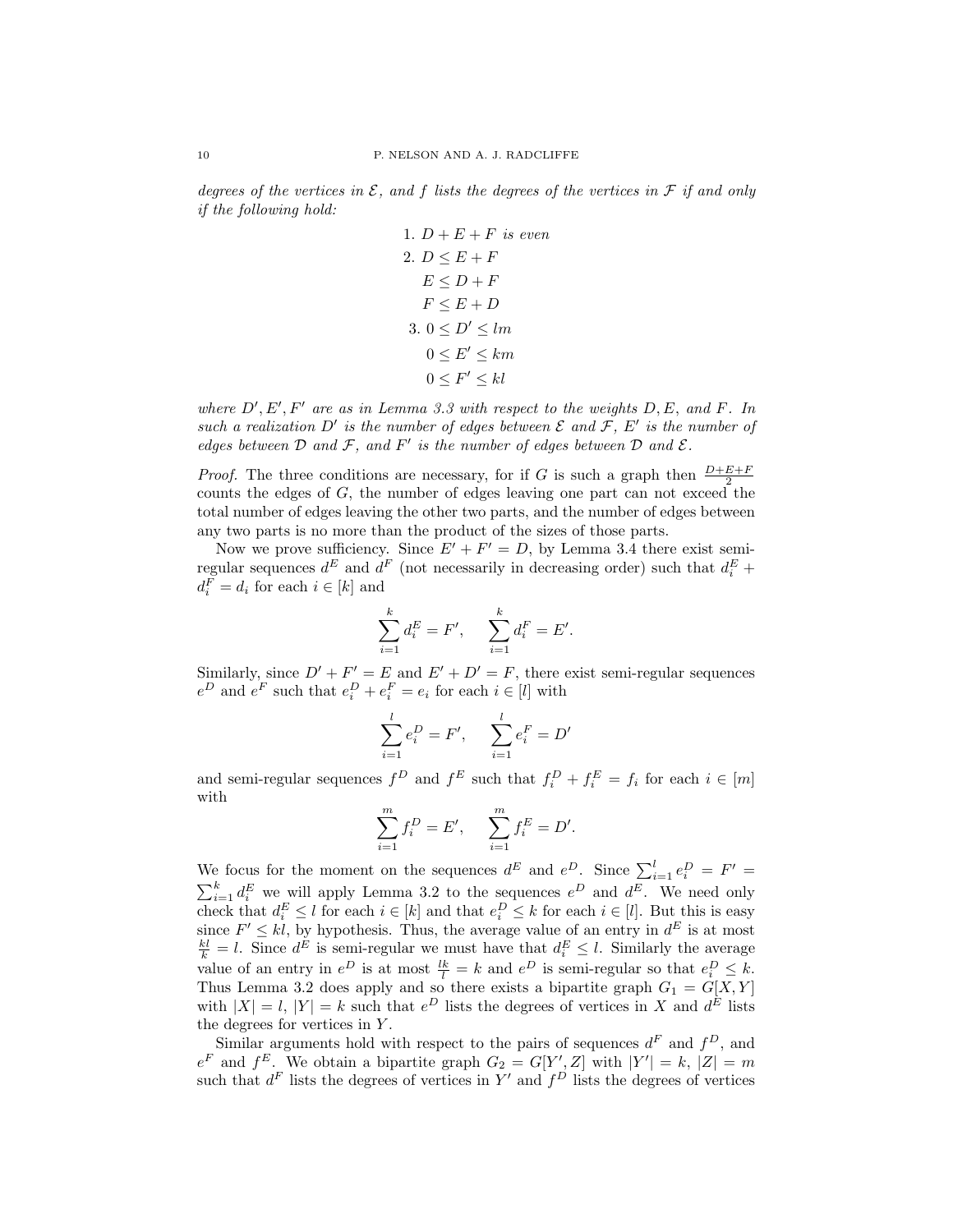in Z, and a third bipartite graph  $G_3 = G[Z', X']$  such that  $|Z'| = m$ ,  $|X'| = l$  and  $f^E$  lists the degrees of vertices in Z' while  $e^F$  lists the degrees of vertices in X'.

We create a tripartite graph T by gluing the three bipartite graphs  $G_1, G_2$ , and  $G_3$  together by identifying the vertex class X with  $X'$ , the class Y with Y', and the class  $Z$  with  $Z'$  in the obvious way so that the degrees of the vertices in X are listed by the sequence  $e^D + e^F = e$ , the degrees in Y are listed by the sequence  $d^E + d^F = d$ , and the degrees of the vertices in Z are listed by the sequence  $f^E+f$  $D = f.$ 

The next two lemmas show that the tripartite graph  $T$  of Theorem 3.5 can be extended to an optimal realization of  $d_{LL}$  and  $d_{RR}$  for all but two values of  $a + b$ .

**Lemma 3.6.** Suppose that  $d = k^{m(k+1)+a}(k-1)^{b+nk}$  is graphic with  $0 < a+b < k$ and that d goes left with  $m \geq 2$ . Then  $\alpha(d_{LL}) = R(d_{LL})$ .

*Proof.* Recall that  $d_{LL} = k^{2(k+1)+a}(k-1)^b$  and observe that the condition on  $a + b$  implies that  $R(d_{LL}) = 3$  and  $k \geq 2$ . We will write the length of  $d_{LL}$  as  $2(k+1)+a+b=3l+i$  for some  $l \in \mathbb{N}, 0 \leq i < 3$ . Note that  $l \geq 2$ .

In the table that follows we list, for each value of  $i$ , semi-regular degree sequences d, e, and f together with the values  $D, E, F, D', E'$  and F' that they determine as in Theorem 3.5 and Lemma 3.3, as well as any necessary caveats. By applying Theorem 3.5, we obtain a tripartite graph  $G_i$  which we augment to obtain an optimal realization G of  $d_{LL}$  (i.e.  $\alpha(G) = 3$ ).

|                         | $i=0$                     | $i=1$                                                                               | $i=2$          |
|-------------------------|---------------------------|-------------------------------------------------------------------------------------|----------------|
|                         |                           | $d \mid (k-l+1)^{l-b}(k-l)^b \mid (k-l)^{l+1-b}(k-l-1)^b \mid (k-l+1)^{l-b}(k-l)^b$ |                |
|                         | $e = f$ $(k - l + 1)^l$   | $(k-l+1)^{l}$                                                                       | $(k-l)^{l+1}$  |
| D                       | $l(k-l)+(l-b)$            | $(l+1)(k-l) - b$                                                                    | $l(k-l)+(l-b)$ |
| $E = F$                 | $l(k-l)+l$                | $l(k-l)+l$                                                                          | $(l+1)(k-l)$   |
| $F' = E'$               | $rac{1}{2}D$              | $rac{1}{2}D$                                                                        | $rac{1}{2}D$   |
| $D' = E - \frac{1}{2}D$ | $\frac{1}{2}[l(k-l)+l+b]$ | $\frac{1}{2}[(l-1)(k-l)+2l+b]$ $\frac{1}{2}[(l+2)(k-l)-l+b]$                        |                |
| caveats                 |                           | k > l                                                                               | k > l          |

It is straightforward to check that the following relationships hold:

$$
\frac{3}{2}l > k \geq l > b.
$$

These relationships, together with the provision  $k > l$  when  $i = 1$  as given in the table, are enough to show that  $D \geq 0$  throughout.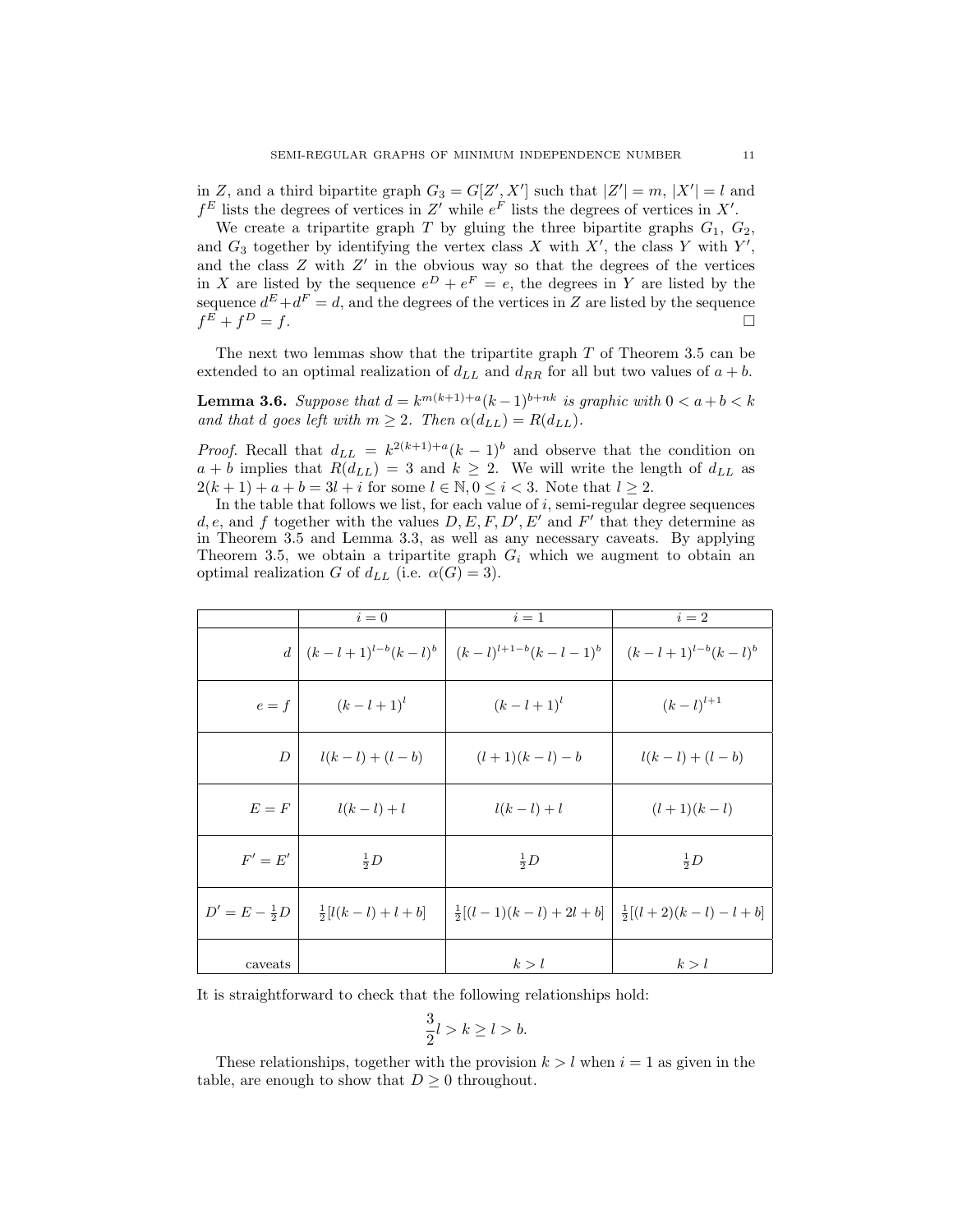The caveats of the table are actually benign. In the case  $i = 1$ , if  $k = l$  we have that  $d_{LL}$  has length  $2k + 2 + a + b = 3k + 1$ . This implies  $a + b = k - 1$  so that the length of  $d_L$  is even. By Theorem 2.10,  $\alpha(d_{LL}) = R(d_{LL})$  in this case. In the case  $i = 2$ , if  $k = l$  we have that the length of  $d_{LL}$  satisfies  $2k + 2 + a + b = 3k + 2$  so that  $a + b = k$ , but this is ruled out by hypothesis. We will therefore assume the caveats hold.

We need to verify that  $D + E + F$  is even. Notice that, for each i,  $D + E + F =$  $D + 2E \equiv D \pmod{2}$  so that we need only check that D is even. Observe that  $2(k+1)+a+b=3l+i$  so that  $a+b\equiv l+i \pmod{2}$ . Thus  $a+b$  has the same parity as l when  $i = 0, 2$  and the opposite parity as l when  $i = 1$ . Using this observation and the fact that  $d_{LL}$  is graphic, we summarize, (mod 2), all the possible parity combinations in the table below.

| $i=0,2$  |          |  | $i=1$ |          |                  |  |  |
|----------|----------|--|-------|----------|------------------|--|--|
| $\kappa$ | $\alpha$ |  |       | $\kappa$ | $\boldsymbol{a}$ |  |  |
|          |          |  |       |          |                  |  |  |
|          |          |  |       |          |                  |  |  |
|          |          |  |       |          |                  |  |  |
|          |          |  |       |          |                  |  |  |

In every case we see that  $D$  is even so that the first condition of Theorem 3.5 is satisfied.

To check the lower bounds of the third condition, recall by Lemma 3.3 that  $F' = \frac{1}{2}(D + E - F)$  and  $E' = \frac{1}{2}(D - E + F)$ . Thus  $F' = E' = \frac{1}{2}D \ge 0$ . It is easy to check that  $D' = \frac{1}{2}(-D + E + F) = E - \frac{1}{2}D \ge 0$  with our stated assumptions. We check also that the upper bounds on  $D', E'$  and  $F'$  all hold: For  $i = 0$  we require  $E' = F' \leq l^2$  and  $D' \leq l^2$ ; for  $i = 1$  we require  $E' = F' \leq l(l+1)$  and  $D' \leq l^2$ ; and for  $i = 2$  we require that  $E' = F' \leq l(l + 1)$  and  $D' \leq (l + 1)(l + 1)$ . Notice all of these inequalities are true for  $l \geq 2$ .

Finally, since  $D \ge 0$ , we do have  $E \le E + D = F + D$  and  $F \le F + D = E + D$ . Since we've seen that  $D' = E - \frac{1}{2}D \ge 0$  we have that  $D \le 2E = E + F$  so that the second condition of Theorem 3.5 holds.

Thus, the conditions of the theorem are met for each value of i. In each case we are guaranteed a tripartite graph  $T_i$  with parts  $X, Y$ , and Z such that  $d, e$ , and f list the degrees of vertices in  $X, Y$  and  $Z$  respectively. For a fixed value of i, obtain a new graph G by adding to  $T_i$  all edges joining two vertices within X, Y, or Z so that each of these sets induces a clique in G. Then  $\alpha(G) \leq 3$  and we have that

$$
d(G) = k^{3l+i-b}(k-1)^{b} = k^{2(k+1)+a}(k-1)^{b}.
$$

Now  $\alpha(G) \ge R(d_{LL}) = 3$  ensures that  $\alpha(G) = 3$ . Thus, the lemma holds.  $\square$ 

Figure 3 depicts the graph obtained by this construction for the sequence  $d = 4^{10}3^2$ .

**Lemma 3.7.** Suppose that  $d = k^{m(k+1)+a}(k-1)^{b+nk}$ ,  $a < k+1$  and  $b < k$ , is graphic with  $0 < a + b < k - 1$  and that d goes right with  $n \geq 2$ . Then  $\alpha(d_{RR}) =$  $R(d_{RR}).$ 

Proof. The method of proof is the same as for the previous lemma. As before we present, for each value of i, semi-regular degree sequences  $d, e$ , and  $f$  and the values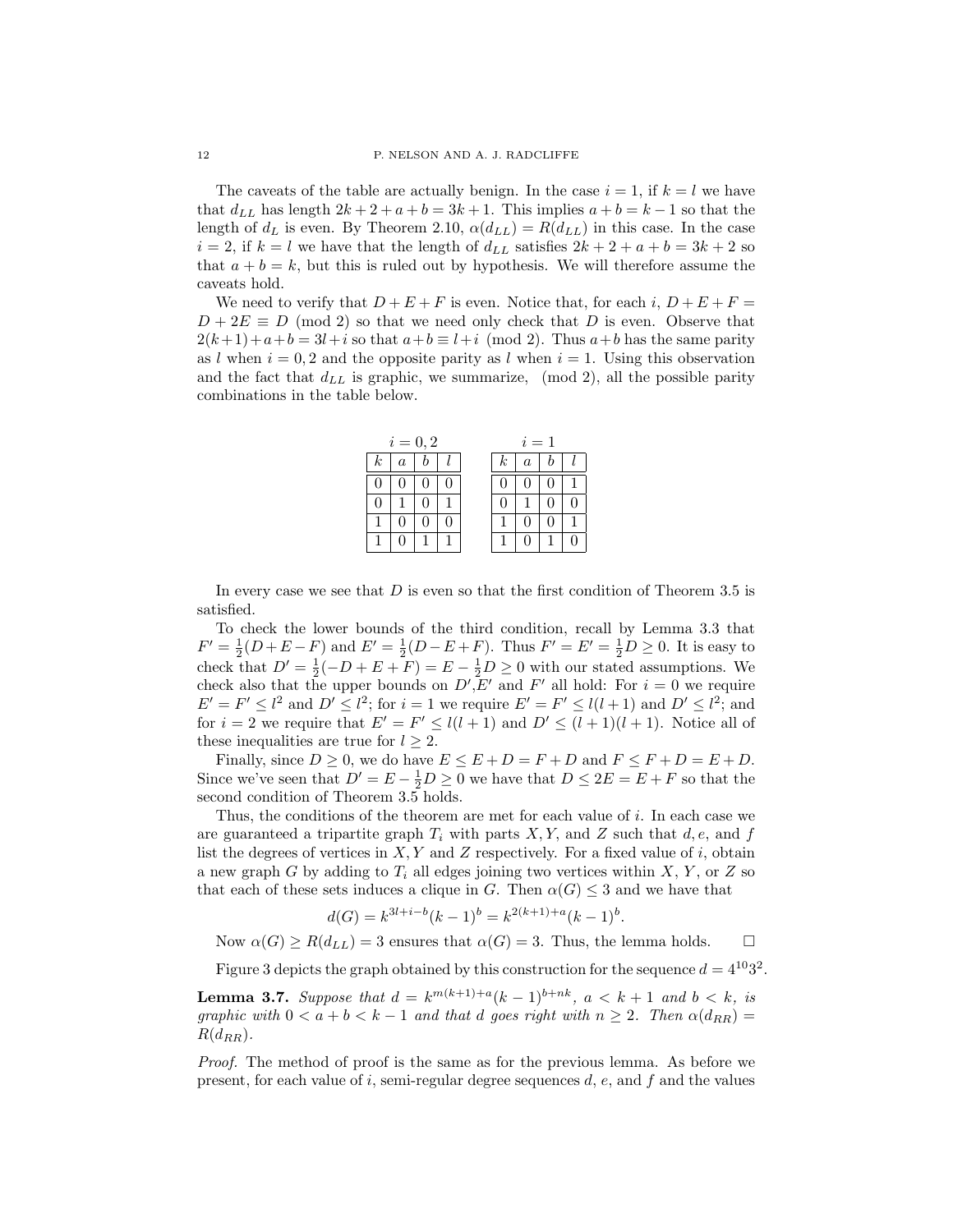

FIGURE 3. The construction of Lemma 3.6 where  $d_{LL} = 4^{10}3^2$ .

 $D, E, F, D', E'$  and  $F'$  they determine, as in Lemma 3.3 and Theorem 3.5. One checks that Theorem 3.5 applies, thereby obtaining a tripartite graph  $T_i$  which can be built upon to obtain a realization of  $d_{RR}$  with independence number 3, as before.

We have that  $d_{RR} = k^a (k-1)^{b+2k}$  and that the condition on  $a+b$  implies that  $R(d_{RR}) = 3$  and  $k \geq 3$ . We will write the length of  $d_{RR}$  as  $a + b + 2k = 3l + i$  for some  $l \in \mathbb{N}$ ,  $0 \leq i < 3$ . Note  $l \geq 2$ .

|                            | $i=0$                          | $i=1$                      | $i=2$                                                              |
|----------------------------|--------------------------------|----------------------------|--------------------------------------------------------------------|
|                            | $d \mid (k-l+1)^a (k-l)^{l-a}$ | $(k-l)^{a}(k-l-1)^{l+1-a}$ | $(k-l+1)^{a}(k-l)^{l-a}$                                           |
| $e = f$                    | $(k-l)^l$                      | $(k-l)^l$                  | $(k-l-1)^{l+1}$                                                    |
| $\boldsymbol{D}$           | $l(k-l)+a$                     | $(l+1)(k-l) + a - l - 1$   | $l(k-l)+a$                                                         |
| $E = F$                    | $l(k-l)$                       | $l(k-l)$                   | $(l+1)(k-l-1)$                                                     |
| $F' = E'$                  | $rac{1}{2}D$                   | $rac{1}{2}D$               | $rac{1}{2}D$                                                       |
| $D' =$<br>$E-\frac{1}{2}D$ | $\frac{1}{2}[l(k-l)-a]$        |                            | $\frac{1}{2}[(l-1)(k-l)+l-a+1]$ $\frac{1}{2}[(l+2)(k-l)-(2l-2+a)]$ |
| caveats                    |                                |                            | $k > l+3$                                                          |

One checks that the following relationships hold:

$$
\frac{3}{2}l > k - 1 \ge l > a.
$$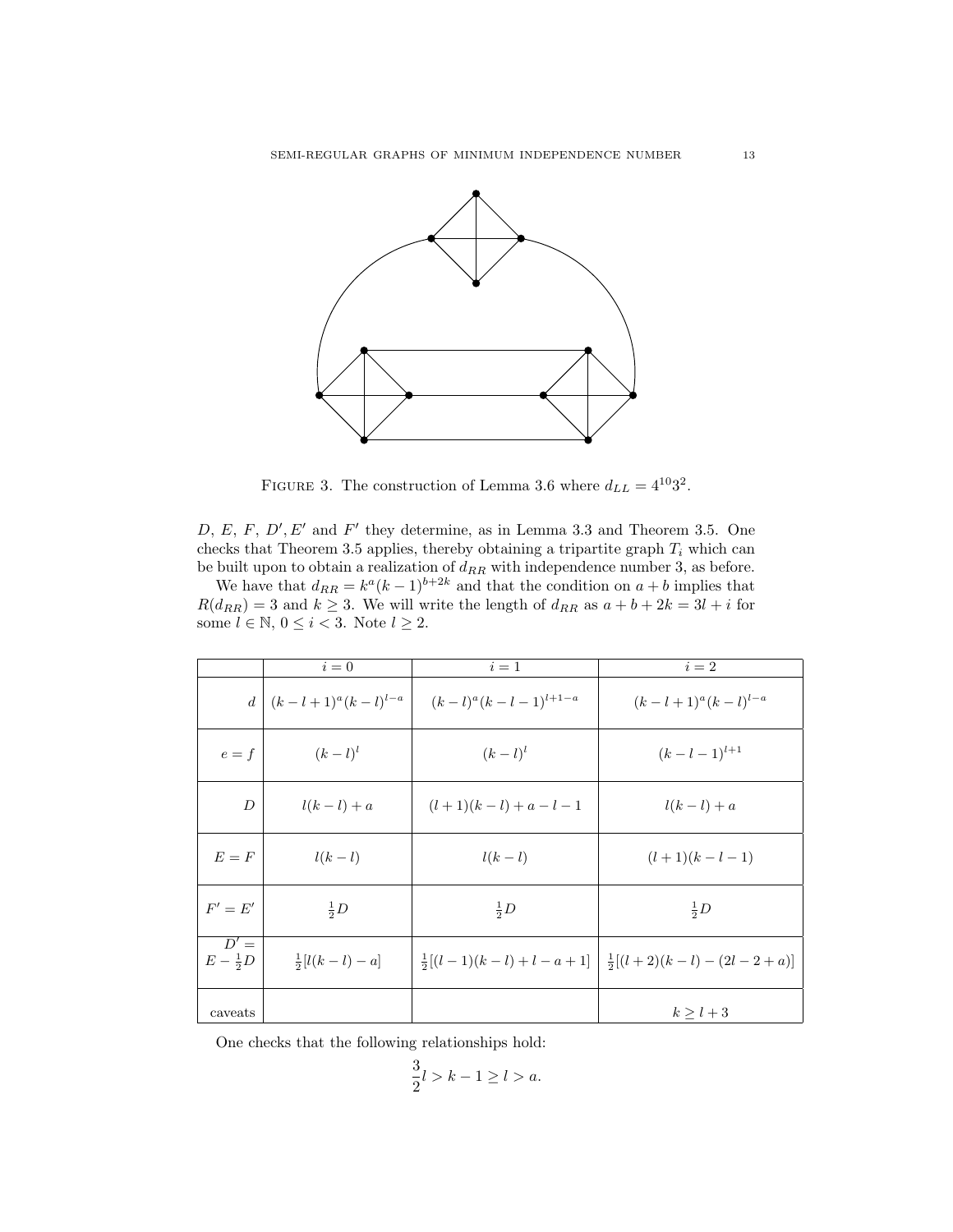Consider the caveat in the case  $i = 2$ . Since  $k \geq l + 1$ , if  $k \leq l + 2$  we have that either  $k = l + 1$  or  $k = l + 2$ . If  $k = l + 1$  then  $a + b + 2k = 3l + 2$  implies that  $a + b = k - 1$ , contrary to hypothesis. If  $k = l + 2$  then  $a + b + 2k = 3l + 2$  implies that  $a + b = k - 4$ . The length of  $d<sub>R</sub>$  is  $a + b + k = 2k - 4$  then, which is even. By Theorem 2.10,  $\alpha(d_{RR}) = R(d_{RR})$ . We can therefore assume the caveat holds.

We leave the rest of the details to the reader.  $\Box$ 

The preceding lemmas yield the following theorem:

**Theorem 3.8.** If  $m \geq 2$  then  $\alpha(d) = R(d)$  provided  $0 < a + b < k$ . If  $n \geq 2$  then  $\alpha(d) = R(d)$  provided  $0 < a + b < k - 1$ .

Proof. Apply the method of proof as was used in Theorem 2.10, using Lemmas 3.6 and 3.7.  $\Box$ 

#### 4. Bipartite Realizations of Semi-regular Degree Sequences

In Section 2 we presented a number of constructions for graphs with independence number 2. Notice that the complements of such graphs are triangle-free graphs. There are many results regarding the structure of triangle-free graphs. In  $[2]$  Andrásfai, Erdös, and Sós prove what is perhaps the most famous of these theorems:

**Theorem 4.1.** If G is a triangle-free graph on n vertices and  $\delta > \frac{2}{5}n$  then G is bipartite.

If G is both semi-regular and bipartite, more can be said about the structure of G.

**Fact 4.2.** Let  $D = r^A(r-1)^B$  be graphic. Let  $N = A+B$  be odd. If G is a bipartite realization of D and  $\delta > \frac{1}{3}N$  then  $V(G)$  has partition sizes  $\lceil \frac{N}{2} \rceil$  and  $\lfloor \frac{N}{2} \rfloor$ .

*Proof.* First notice that if either  $A$  or  $B$  is zero then  $G$  is regular. Then since  $G$  is bipartite,  $G$  must have partitions of equal sizes so that  $N$  is even, contrary to hypothesis. Thus we can assume that neither  $A$  nor  $B$  is zero. In particular,  $\delta = r - 1.$ 

Suppose  $V(G) = X \cup Y$ . Assume  $|Y| > |X|$ . Counting edges of G in two ways we obtain  $|X|r \ge |Y|(r-1)$  so that  $|Y| \ge (|Y| - |X|)r$ . Suppose  $|Y| - |X| \ge 2$ . Then

$$
|Y| \ge 2r = 2(r - 1) + 2 = 2\delta + 2 > \frac{2}{3}N + 2.
$$

But then

$$
|X| = N - |Y| < N - \left(\frac{2}{3}N + 2\right) = \frac{1}{3}N - 2 < \frac{1}{3}N < \delta.
$$

This can not be, since for any  $y \in Y, \Gamma(y) \subseteq X$  so that  $|X| \geq |\Gamma(y)| \geq \delta$ . Thus  $|Y| - |X| < 2$ . Since  $|Y| - |X| > 0$  we must have that  $|Y| - |X| = 1$ . Thus  $|Y| = \left\lfloor \frac{N}{2} \right\rfloor$ and  $|X| = \left\lfloor \frac{N}{2} \right\rfloor$  as claimed.

**Theorem 4.3.** Let  $D = r^{A}(r-1)^{B}$  be graphic. Let  $N = A + B$ . If N is odd,  $r-1$  >  $\frac{1}{3}N$  and  $A \geq N-r$ , then D has a bipartite realization if and only if  $A = N - r$  and  $r \leq \left\lceil \frac{N}{2} \right\rceil$ .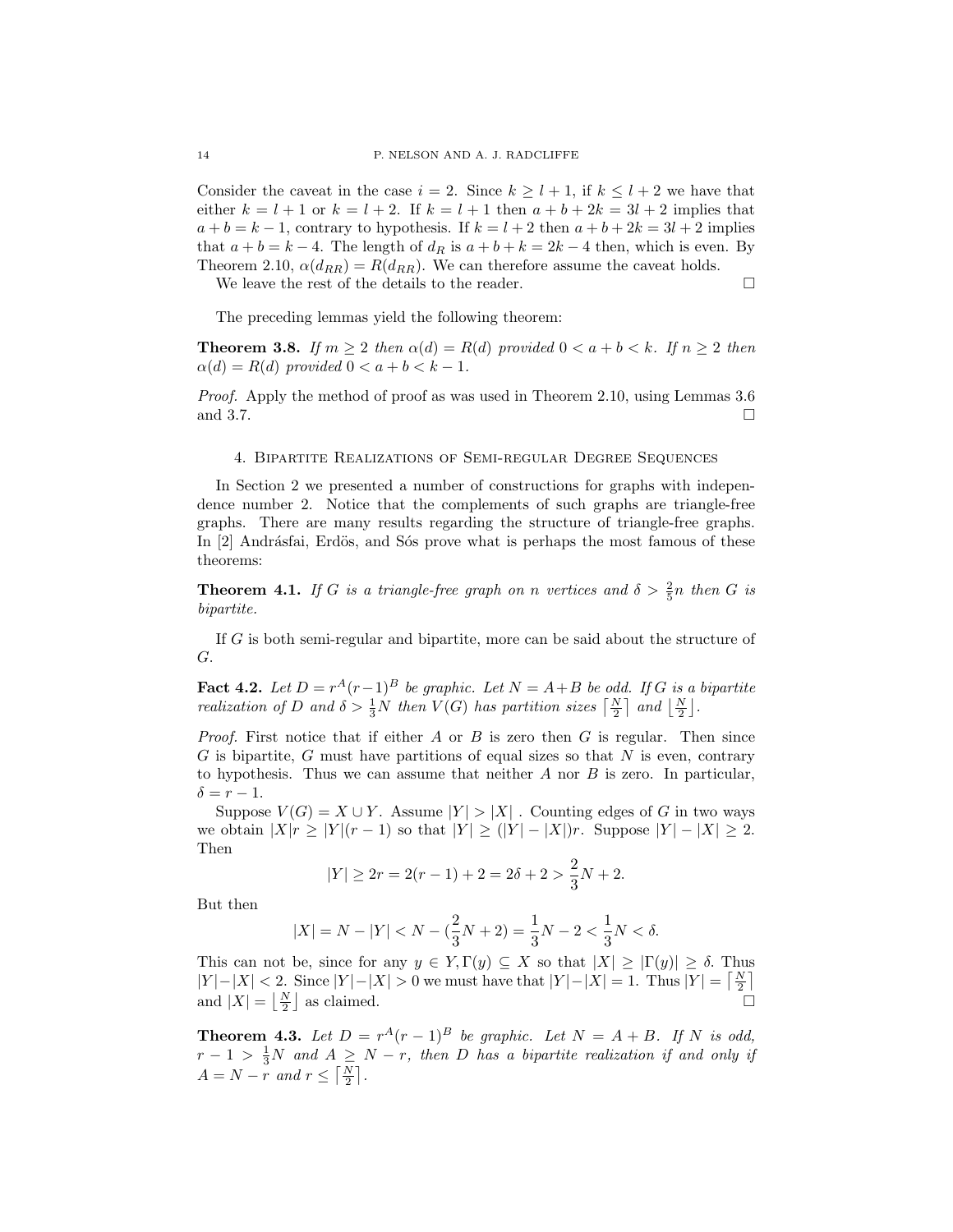*Proof.* Let  $l = \lfloor \frac{N}{2} \rfloor$  so that  $N = 2l + 1$ . Suppose G is a bipartite realization of d with vertex classes X and Y. By Fact 4.2 we have  $|X| = l$  and  $|Y| = l + 1$ . Then  $r \leq l+1 = \lceil \frac{N}{2} \rceil$ . Let x be the number of vertices of degree r in X and count the edges of  $G$  in two ways to obtain

$$
rx + (r-1)(l-x) = r(A-x) + (r-1)((l+1) - (A-x)).
$$

Solving for A we obtain

$$
A = 2x + 1 - r \le 2l + 1 - r = N - r
$$

since  $x \le |X| = l$ . Now  $A \ge N - r$  by assumption so that  $A = N - r$ .

Now suppose  $A = N - r$ ,  $r \leq \left\lceil \frac{N}{2} \right\rceil$  and that D satisfies the given hypotheses. We construct a bipartite graph which realizes  $D = r^{N-r}(r-1)^r$  by defining  $V(G)$  $X \cup Y$  where

$$
X = \{x_1, x_2, ..., x_l\}
$$
  

$$
Y = \{y_1, y_2, ..., y_{l+1}\}
$$

and the edges of  $G$  consist of  $r$  disjoint semi-perfect matchings between  $Y$  and  $X$ . Since each of the r vertices in Y left unmatched by a matching has degree  $r - 1$ , while the remaining  $l + 1 - r$  have degree r, and every vertex in X has degree r,  $d(G) = r^{l+1-r+l}(r-1)^r = r^{N-r}(r-1)^r$  as claimed.

**Theorem 4.4.** Let  $D = r^{A}(r-1)^{B}$  be graphic. Let  $N = A + B$ . If N is odd,  $r-1 > \frac{1}{3}N$  and  $B \ge N-r+1$ , then D has a bipartite realization if and only if  $B = N - r + 1$  and  $r \leq \left\lceil \frac{N}{2} \right\rceil$ .

Proof. Similar to that of Theorem 4.3.

Theorems 4.3 and 4.4 are used extensively in Section 5. The following lemmas are used to prove Theorems 4.6 and 4.7, the results of which complement those of Theorem 3.8.

**Lemma 4.5.** If G is any graph containing m vertices of degree r then G has an independent set of size at least  $\left\lceil \frac{m}{r+1} \right\rceil$  which consists of vertices of degree r.

Proof. Let

$$
S_0 = \{ v \in V(G) | d(v) = r \}
$$

and choose  $x_0 \in S_0$  arbitrarily. Then, for each  $i > 0$  such that  $m - i(r + 1) > 0$ , define

$$
S_i = S_{i-1} \setminus (\{x_{i-1}\} \cup \Gamma(x_{i-1}))
$$

where  $x_i$  is chosen arbitrarily in  $S_i$ . Then the set  $S = \{x_0, x_1, \ldots x_{\left\lceil \frac{m}{r+1} \right\rceil - 1}\} \subseteq S_0$ is independent in G.

**Theorem 4.6.** Suppose  $d = k^{m(k+1)+a}(k-1)^b$  is graphic with  $a + b = k$ , where  $a \leq k$  and  $b \leq k - 1$ . Then  $\alpha(d) = R(d)$  if  $k \leq 2$  and  $\alpha(d) = R(d) + 1$  if  $k > 2$ .

*Proof.* Note that  $m \ge 1$  and  $k \ge 2$ , else d is not graphic. If  $k = 2$  then  $b = 0$  and  $a = 2$  since  $ka + (k-1)b$  is even, and thus  $d = 2^{3m+2}$ . The graph G which consists of  $m-1$  triangles together with a copy of  $C_5$  is an optimal realization of d.

Assume now that  $k > 2$  but that  $\alpha(d) \neq R(d) + 1$  for some fixed d satisfying the hypotheses of the theorem. Then  $\alpha(d) = R(d) = m + 1$ . Thus there exists an optimal realization  $G$  of  $d$ . By Lemma 4.5  $G$  contains an independent set

$$
\qquad \qquad \Box
$$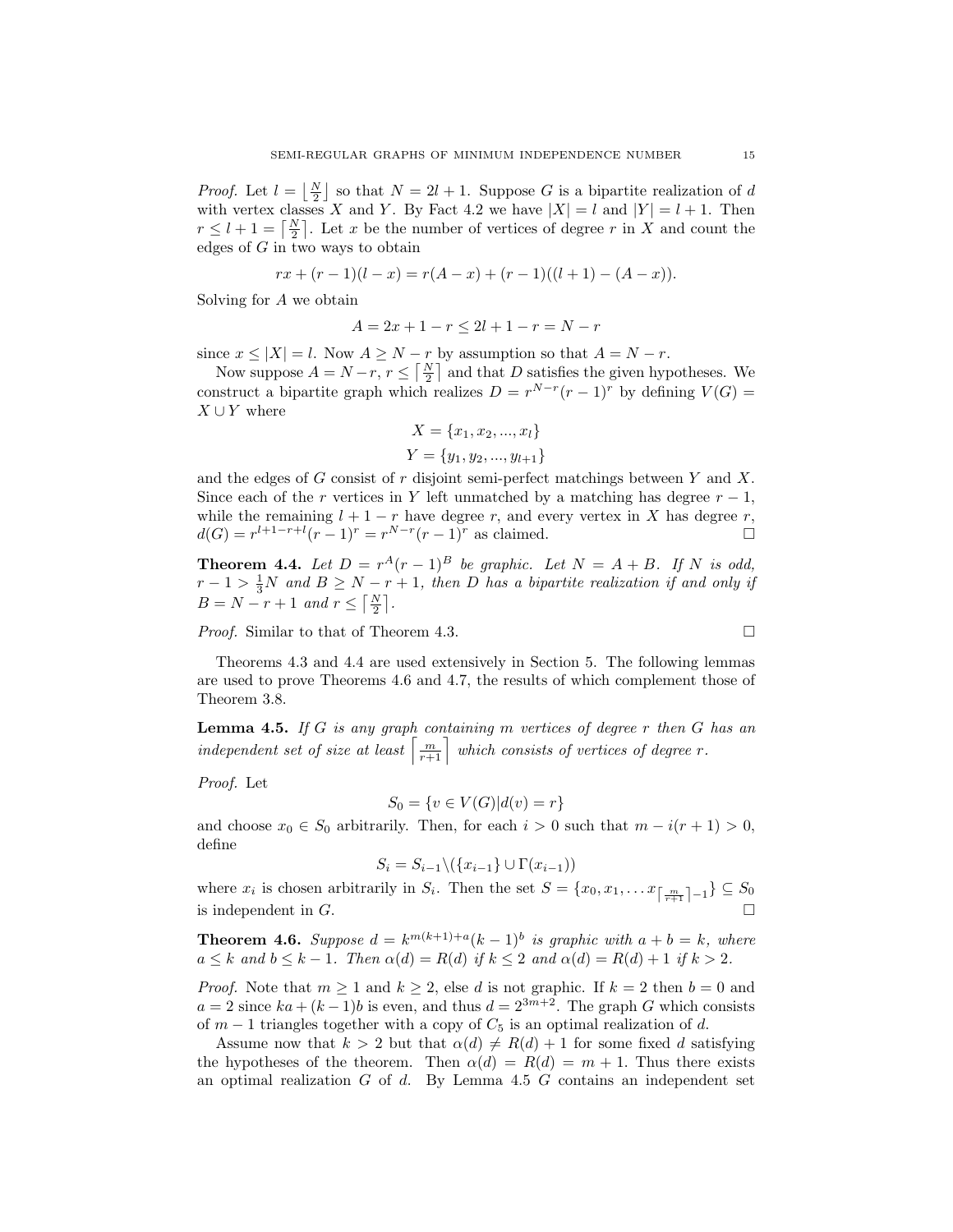$S = \{x_1, x_2, \ldots, x_{m+1}\}\$  of  $m+1$  vertices all of degree k. Since  $\alpha(G) = m+1$ , S is therefore maximally independent in G. Hence,

$$
\left| \bigcup_{i=1}^{m+1} \Gamma(x_i) \right| = |V(G) \setminus S| = (m+1)k - 1.
$$

Thus there exists a unique pair of indices p and  $q, p \neq q$ , such that

$$
|\Gamma(x_p)\cap \Gamma(x_q)|=1
$$

while for all other pairs i and j with  $i \neq j$  we have

 $\overline{\phantom{a}}$  $\overline{\phantom{a}}$  $\overline{\phantom{a}}$  $\overline{\phantom{a}}$  $\overline{\phantom{a}}$ 

$$
|\Gamma(x_i) \cap \Gamma(x_j)| = 0.
$$

Without loss of generality assume  $p = 1$  and  $q = 2$ . Observe that, for  $i \geq 3$ , the subgraph  $G[\{x_i\} \cup \Gamma(x_i)]$  of G is a clique: If  $a, b \in \Gamma(x_i)$  and  $ab \notin E(G)$  then the set  $S \setminus \{x_i\} \cup \{a, b\}$  is an independent set of size  $m + 2 > \alpha(G)$ . Thus,

$$
G \cong G' \cup \bigcup_{i=3}^{m+1} K_{k+1}
$$

where  $G' = G[{x_1, x_2} \cup \Gamma({x_1, x_2})$ .

Notice that  $\alpha(G) = \alpha(G') + m - 1$  so that  $\alpha(G') = 2$ . Now, the  $m-1$ copies of  $K_{k+1}$  account for  $(k + 1)(m - 1)$  vertices of degree k in G so that  $d(G') = k^{k+1+a}(k-1)^b$ . Since there are no edges in G between G' and the remaining vertices the complementary graph  $\overline{G}$  is triangle-free with degree sequence  $d(\overline{G'}) = (a+b+1)^b (a+b)^{k+1+a}$ . Thus

$$
\delta_{\overline{G'}}=a+b=k>\frac{2}{5}(2k+1)
$$

since  $k > 2$ . By Theorem 4.1, then,  $\overline{G'}$  is bipartite. Note that the hyposthese of Theorem 4.4 are suatisfied, and hence it must be that  $a = 0$  and  $b = k$ . This is a contradiction since  $b < k$  by assumption. Hence no such d exists and  $\alpha(d) = R(d)+1$ under the assumptions of the theorem.  $\Box$ 

The analogous result for  $n \geq 1$  has a similar, although not identical, proof.

**Theorem 4.7.** Let  $d = k^a(k-1)^{b+nk}$  be graphic with  $a+b=k-1$ .

- (1) If  $b = 0$ , then  $\alpha(d) = R(d)$ .
- (2) If  $b > 0$  and  $k \leq 4$ , then  $\alpha(d) = R(d)$ .
- (3) If  $b > 0$ ,  $k = 5$ , and  $a > 0$ , then  $\alpha(d) = R(d)$ .
- (4) If  $b > 0$ ,  $k = 5$ , and  $a = 0$ , then  $\alpha(d) = R(d) + 1$ .
- (5) If  $b > 0$  and  $k > 5$ , then  $\alpha(d) = R(d) + 1$ .
- *Proof.* (1) If  $b = 0$ , then the graph which consists of n copies of  $K_k$  and one copy of  $K_{k-1}$ , together with edges that match the vertices of  $K_{k-1}$  into the vertices of one copy of  $K_k$  is an optimal realization of  $d = k^{k-1}(k-1)^{nk}$ .
	- (2) Suppose  $b > 0$ . If  $k \in \{1,2\}$  then d is not graphic. If  $k = 3$  then  $d = 3^{0}2^{2+3n} = 2^{2+3n}$  and the graph consisting of  $n-1$  disjoint triangles and  $C_5$  is an optimal realization of d. If  $k = 4$  then  $d = 4^{\frac{1}{2}+4n}$  so that  $d_R = 4^13^6$ . An optimal realization of  $d_R$  is shown in Figure 4 so that  $\alpha(d) = R(d)$  in this case as well.
	- (3) If  $b > 0$ ,  $k = 5$ , and  $a > 0$ , then  $d = 5^2 4^{2+5n}$  so that  $d_R = 5^2 4^7$ . An optimal realization of  $d_R$  is shown in Figure 5 so that  $\alpha(d) = R(d)$ .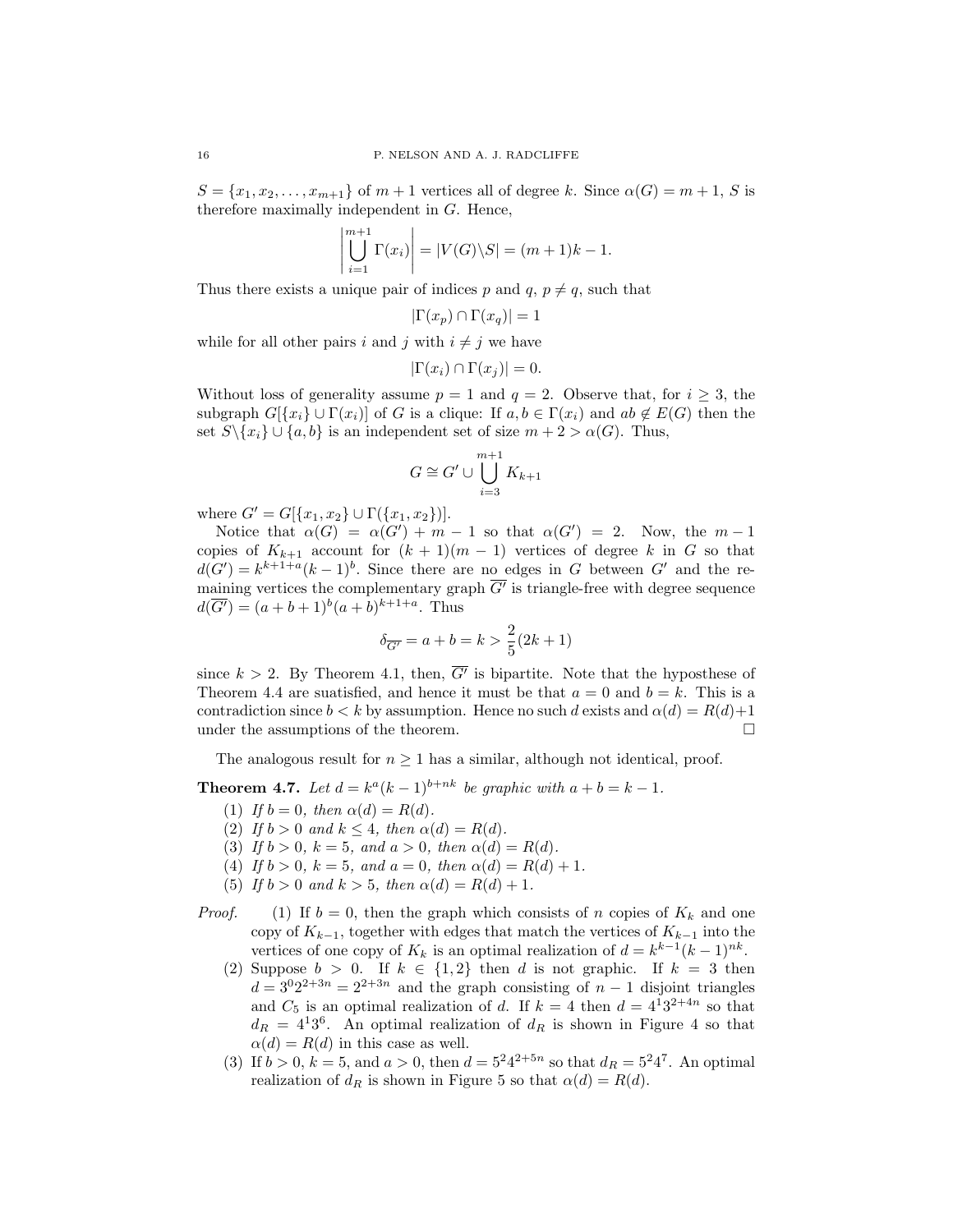

FIGURE 4. A realization of the sequence  $d_R = 4^13^6$  which has independence number 2.



FIGURE 5. A realization of the sequence  $d_R = 5^2 4^7$  which has independence number 2.

- (4) If  $k = 5$  and  $a = 0$ , then  $d = 5^0 4^{4+5n} = 4^{5n+4} 3^0$  so that  $\alpha(d) = R(d) + 1$ by Theorem 4.6.
- (5) Suppose that  $b > 0$  and  $k > 5$ . If  $\alpha(d) \neq R(d) + 1$  for some such sequence d, then  $\alpha(d) = R(d)$ . So there exists a realization G of d with  $\alpha(G) = R(d)$  $n+1$ . Then the set  $S = \{x_1, x_2, \ldots, x_{n+1}\}$  of  $n+1$  vertices of degree  $k-1$ ,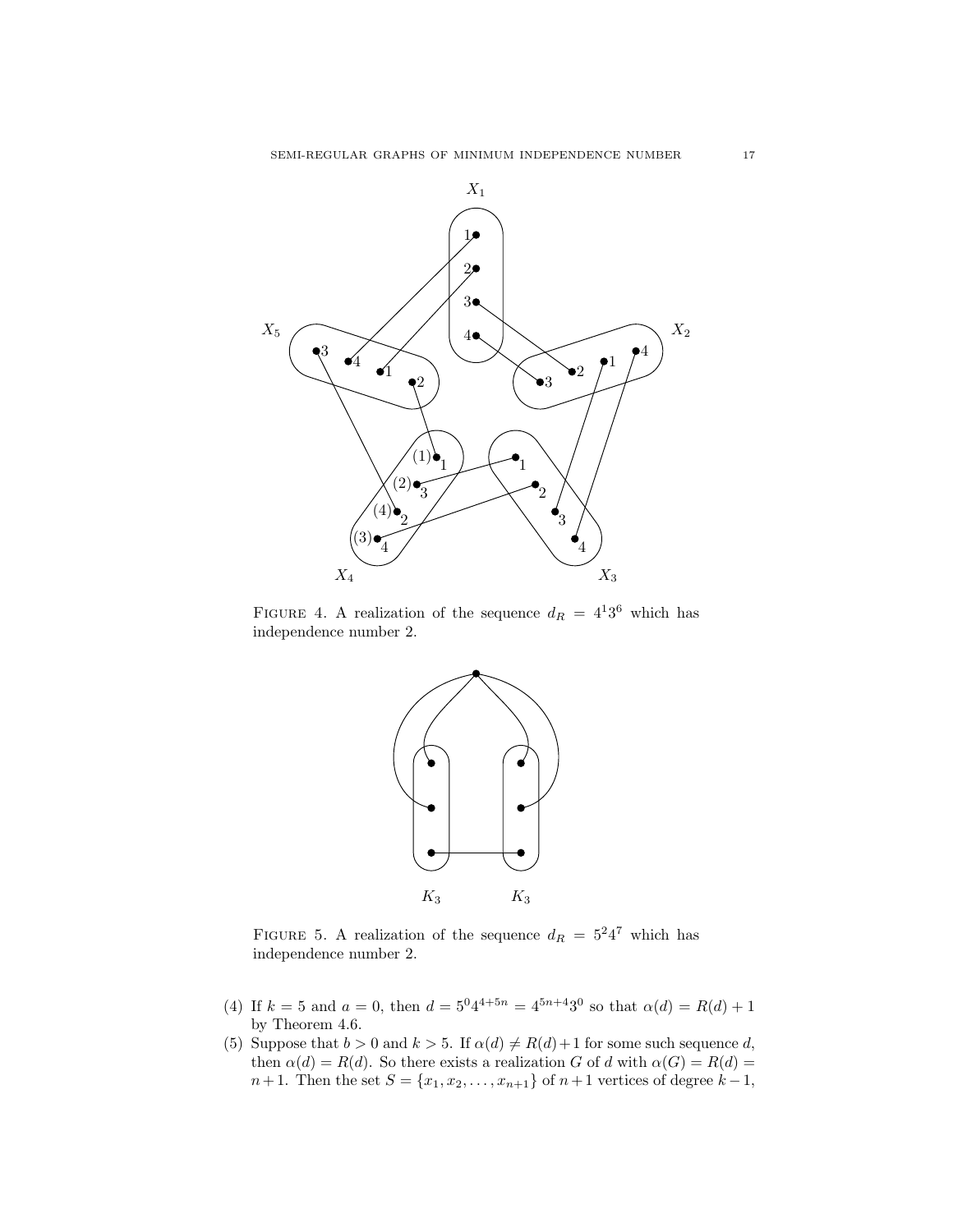

FIGURE 6. The structure of the subgraph P.

guaranteed to exist by Lemma 4.5, is maximally independent in  $G$ . Hence,

$$
\left|\bigcup_{i=1}^{n+1} \Gamma(x_i)\right| = |V(G)\setminus\{x_1, x_2, \dots, x_{n+1}\}| = (n+1)(k-1) - 1.
$$

Thus there exists a unique pair of indices p and  $q, p \neq q$ , such that

 $|\Gamma(x_n) \cap \Gamma(x_q)| = 1$ 

while for all other pairs i and j,  $i \neq j$ , we have

$$
|\Gamma(x_i) \cap \Gamma(x_j)| = 0.
$$

Without loss of generality assume  $p = 1$  and  $q = 2$ . Observe then that for  $i \geq 3$  the subgraph induced by  $\{x_i\} \cup \Gamma(x_i)$  is a clique of size k: If  $a, b \in \Gamma(x_i)$  with  $ab \notin E(G)$  then we can replace  $x_i$  in the set S by  $a, b$  to obtain an independent set of size  $n + 2 > \alpha(G)$ .

Let  $P = G[{x_1,x_2} \cup \Gamma({x_1,x_2})].$  We claim that  $\alpha(P) = 2$ . For if  $I \subseteq V(P)$  is independent in P and  $|I| > 2$  then the set  $I \cup \{x_3, \ldots, x_{n+1}\}\$ is independent in G and  $|I \cup \{x_3, \ldots, x_{n+1}\}| > n+1 = \alpha(G)$ . We need to examine the structure of  $P$  in more detail. A diagram is shown in Figure 6.

Let  $\{z\} = \Gamma(x_1) \cap \Gamma(x_2)$ . Let  $U = \Gamma(x_2) \setminus \{z\}$  and  $D = \Gamma(x_1) \setminus \{z\}$ . Then the subgraph of P induced by  $\{x_1\} \cup D$  is a clique of size  $k-1$ , otherwise  $x_1$  and a pair of non-adjacent vertices in  $D$  would form an independent set of size 3 in P. Similarly,  $\{x_2\} \cup U$  is a clique of size  $k - 1$ .

Now, since  $d_G(z) \leq k$  we have that  $d_P(z) \leq k$ . Since two neighbors of z are  $x_1, x_2$ , we need to account for at most  $k-2$  other neighbors of z in P.

Notice that if  $U \subseteq \Gamma(z)$ , then  $d_P(z) = k$  and  $D \cap \Gamma(z) = \emptyset$ . This means that, in G, every vertex of D is joined to a vertex of  $\Gamma(x_i)$  for some  $i \geq 3$ . Hence there are at least  $|D|+1 = k-1$  vertices of degree k in G, contrary to assumption. Similarly we must not have that  $D \subseteq \Gamma(z)$ .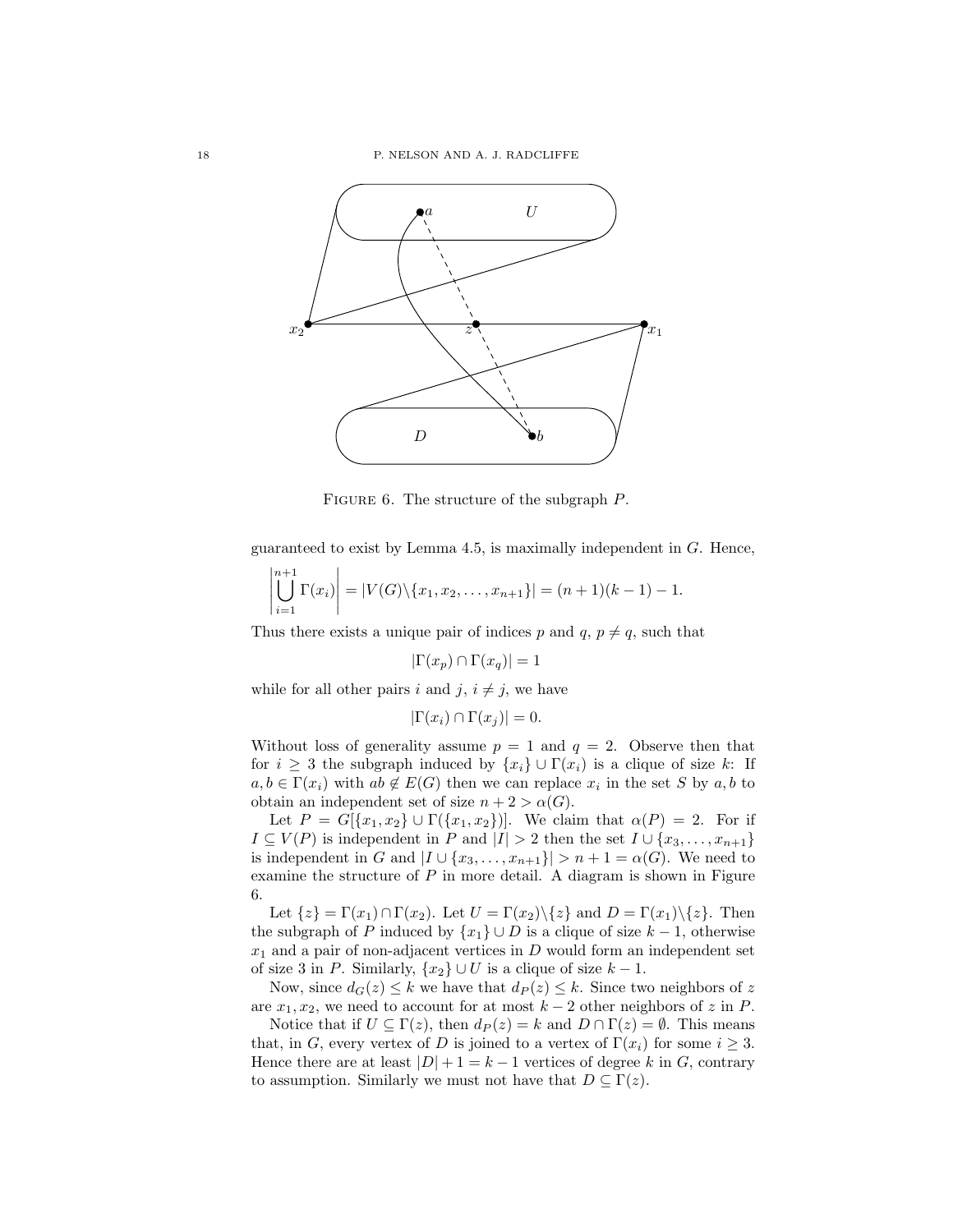So let  $U_1 = \Gamma(z) \cap U$  and  $U_2 = U \setminus U_1$ , and let  $D_1 = \Gamma(z) \cap D$  and  $D_2 = D \backslash D_1$ . Note that

$$
\{ud|u \in U_2, d \in D_2\} \subseteq E(P),
$$

otherwise  $\{u, d, z\}$  is independent in P for some  $u \in U_2$  and some  $d \in D_2$ . Also, since both  $D \cup \{x_1\}$  and  $U \cup \{x_2\}$  are cliques of size  $k-1$  and  $\Delta_G \leq k$ , we have that  $|U_2| \leq 2$  and  $|D_2| \leq 2$ . Hence

 $k \geq d(z) \geq 2(k-4) + 2 = 2k - 6.$ 

Hence  $k \leq 6$ . Since  $k > 5$  by assumption, we must have that  $k = 6$ .

But now if  $k = 6$ , then the conditions  $d = 6^a 5^{b+6n}$  with  $b > 0$  and  $a + b = 5$  imply that either  $a = 3$  and  $b = 2$ , or  $a = 1$  and  $b = 4$ . Here we have that  $|D| = |U| = 4$  and that  $|D_2| \leq 2$  and  $|U_2| \leq 2$ . Thus  $|\Gamma(z) \cap (D \cup U)| \geq 4$  so that  $d(z) = 6$ . Thus  $|D_2| = |U_2| = 2$ . Now, both elements of  $D_2$  are joined to both elements of  $U_2$  so that each of these 4 vertices has degree at least 6. But this means that G contains at least 5 vertices of degree 6 contradicting the fact that a is either 3 or 1.

 $\Box$ 

# 5. GRAPHS WHICH ARE HOMOMORPHIC TO  $C_5$

We are now left only to consider the existence of optimal realizations for those semi-regular graphic sequences which are left or right minimal and of odd length. Recall that d is left minimal means that  $d = d_L = k^{k+1+a}(k-1)^b$  and  $d_C$  is not graphic, while d is right minimal means that  $d = d_R = k^a (k-1)^{b+nk}$  and  $d_C$  is not graphic, where  $a < k + 1$  and  $b < k$ . Since optimal realizations of these sequences have independence number 2, it is enough to find triangle-free realizations of the complements of such sequences, or to show such a graph cannot exist.

The 5-cycle,  $C_5$ , is triangle-free, as is any graph which is homomorphic to it. The following theorem, an extension of Theorem 4.1, gives a sufficient condition for recognizing a triangle-free graph as one which is homomorphic to  $C_5$ :

**Theorem 5.1.** Suppose G is a triangle-free graph on n vertices. If  $\delta > \frac{3}{8}n$  then G is homomorphic to  $C_5$ . If  $\delta > \frac{2}{5}n$  then G is bipartite.

*Proof.* See [11] and [2].

For further results regarding the structure of triangle-free graphs where  $\delta$  approaches  $\frac{1}{3}$  from above, see [3], [4] and [11].

So suppose  $D = r^{A}(r-1)^{B}$  is a graphic semi-regular sequence of odd length  $N = A + B$ . Write  $N = 5l + j$  for some  $l \in \mathbb{N}$ , some  $j \in \{0, 1, 2, 3, 4\}$ . The value of Theorem 5.1 to us is illustrated by the following corollaries:

**Corollary 5.2.** If G is a triangle-free realization of  $D = r^A(r-1)^B$ , where  $r > 2l+2$ and  $A + B = 5l + j$  for some  $j \in \{0, 1, 2, 3, 4\}$ , then G is bipartite.

**Corollary 5.3.** If G is a triangle-free realization of  $D = (2l+2)^{A}(2l+1)^{B}$  where  $N = A + B = 5l + j$  for some  $j \in \{0, 1, 2, 3, 4\}$ , then G is bipartite for  $j = 0, 1, or$ 2 and G is homomorphic to  $C_5$  for  $j = 3, 4$  provided  $l > 3j - 8$ .

**Corollary 5.4.** If G is a triangle-free realization of  $D = (2l+1)^A 2l^B$  where  $A + B = 5l + j$  for some  $j \in \{0, 1, 2, 3, 4\}$ , then G is homomorphic to  $C_5$  provided  $l > 3j$ .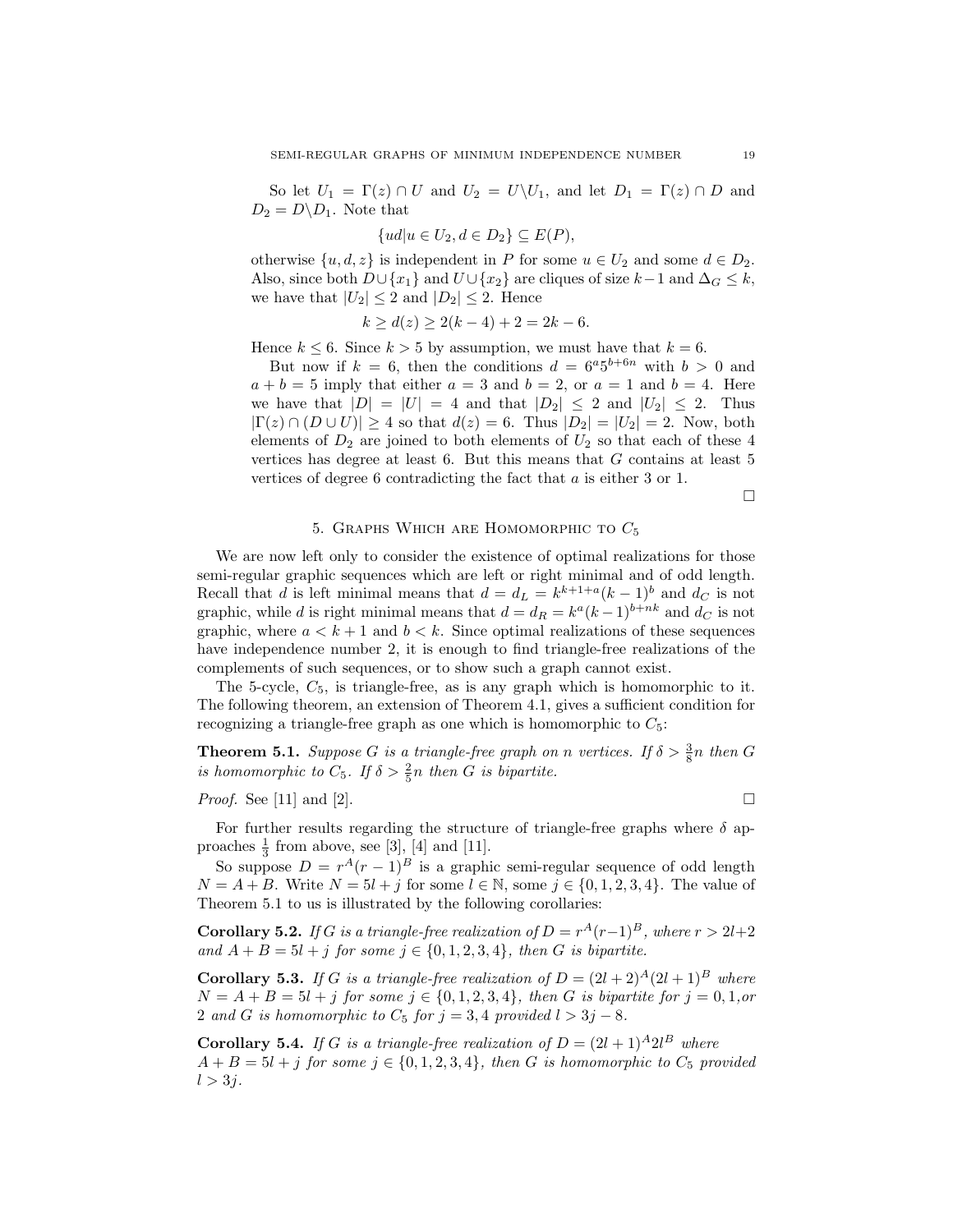It is easy to see that if G is homomorphic to  $C_5$  but not surjectively so then G is bipartite. Theorems 4.3 and 4.4 give necessary and sufficient conditions for determining existence of bipartite graphs under certain conditions. Notice that  $\overline{d_L} = (a+b+1)^b (a+b)^{a+k+1}$  and  $\overline{d_R} = (a+b)^{b+k} (a+b-1)^a$  so that these theorems will prove sufficient for our purposes. In particular, for  $j = 0$ , the above corollaries imply that if a triangle-free realization of  $D = r^{A}(r-1)^{B}$ , for  $r \ge 2l + 1$ , exists, then such a graph either maps homomorphically onto  $C<sub>5</sub>$  or is bipartite.

If G maps homomorphically onto  $C_5$ , then there is a surjective graph homomorphism  $\phi: V(G) \to V(C_5)$ . Assuming the vertices  $\{x_1, x_2, x_3, x_4, x_5\}$  of  $C_5$  are arranged cyclically, let  $X_i = \phi^{-1}(x_i)$  for each i. Then if  $n_i = |X_i|, n_i > 0$  for each *i*, and  $\sum_{i=1}^{5} n_i = |V(G)|$ . With this notation we have the following:

**Theorem 5.5.** Let G be a realization of  $D = r^A(r-1)^B$  which maps homomorphically onto  $C_5$ , where  $r \geq 2l + 1$ ,  $N = A + B = 5l + j$ ,  $j \in \{0, 1, 2, 3, 4\}$ . Let P denote the number of vertex classes which contain a vertex of degree r. Then

- (1)  $P \leq 2N 5(r 1)$ .
- (2)  $3(r-1) N \leq n_i \leq N 2(r-1) \ \forall \ i \in [5]$

*Proof.* Let  $\delta_i = 1$  if  $X_i$  contains a vertex of degree r; otherwise  $\delta_i = 0$ . We must have that:

$$
n_1 + n_3 \ge r - 1 + \delta_2
$$
  
\n
$$
n_2 + n_4 \ge r - 1 + \delta_3
$$
  
\n
$$
n_3 + n_5 \ge r - 1 + \delta_4
$$
  
\n
$$
n_4 + n_1 \ge r - 1 + \delta_5
$$
  
\n
$$
n_5 + n_2 \ge r - 1 + \delta_1
$$

Summing,  $2\sum n_i \ge 5(r-1) + \sum \delta_i$ . Since  $P = \sum \delta_i$ , this proves part 1.

For part 2, notice that  $\sum_{i=2}^{5} n_i \geq 2(r-1)$  so that  $n_1 \leq N-2(r-1)$ . By symmetry of the inequalities above, this upper bound holds for each  $i \in [5]$ . Then, for example,  $n_1 + n_3 \ge (r - 1)$  now yields  $n_3 \ge 3(r - 1) - N$  and this lower bound holds for each  $i \in [5]$  by symmetry.

**Corollary 5.6.** Let G be a realization of  $D = (2l+1)^A 2l^B$  which maps homomorphically onto  $C_5$ , where  $N = A + B = 5l + j$ ,  $j \in \{0, 1, 2, 3, 4\}$ . Let P denote the number of vertex classes which contain a vertex of degree  $2l + 1$ . Then

(1)  $P \leq 2j$ (2)  $l - j \leq n_i \leq l + j$  for each  $i \in [5]$ 

Thus, for  $j = 0$  and  $r \ge 2l + 1$ , any triangle-free realization of  $D = r^{A}(r-1)^{B}$ with  $A > 0$  is bipartite.

In [16] we give templates for constructing triangle-free realizations of any graphic sequence  $D = r^{A}(r-1)^{B}$  with  $r \leq 2l$ , where  $N = A + B = 5l + j$ ,  $j \in \{0, 1, 2, 3, 4\}$ is of odd length. We also give an in depth treatment of those cases which arise from the finite number of values of  $l$  not covered by Corollaries 5.4 and 5.3. The details are tedious, so we present here only the case for  $j = 0$  in hopes of conveying the spirit of our approach. A summary of results is given at the end of this section.

5.1. A Method for Constructing Triangle-free Semi-regular Graphs. The basic idea is to construct a graph which is homomorphic to  $C_5$  which is 2t-regular for some  $t \in \mathbb{N}$  and whose edge set either contains a fixed matching J or is disjoint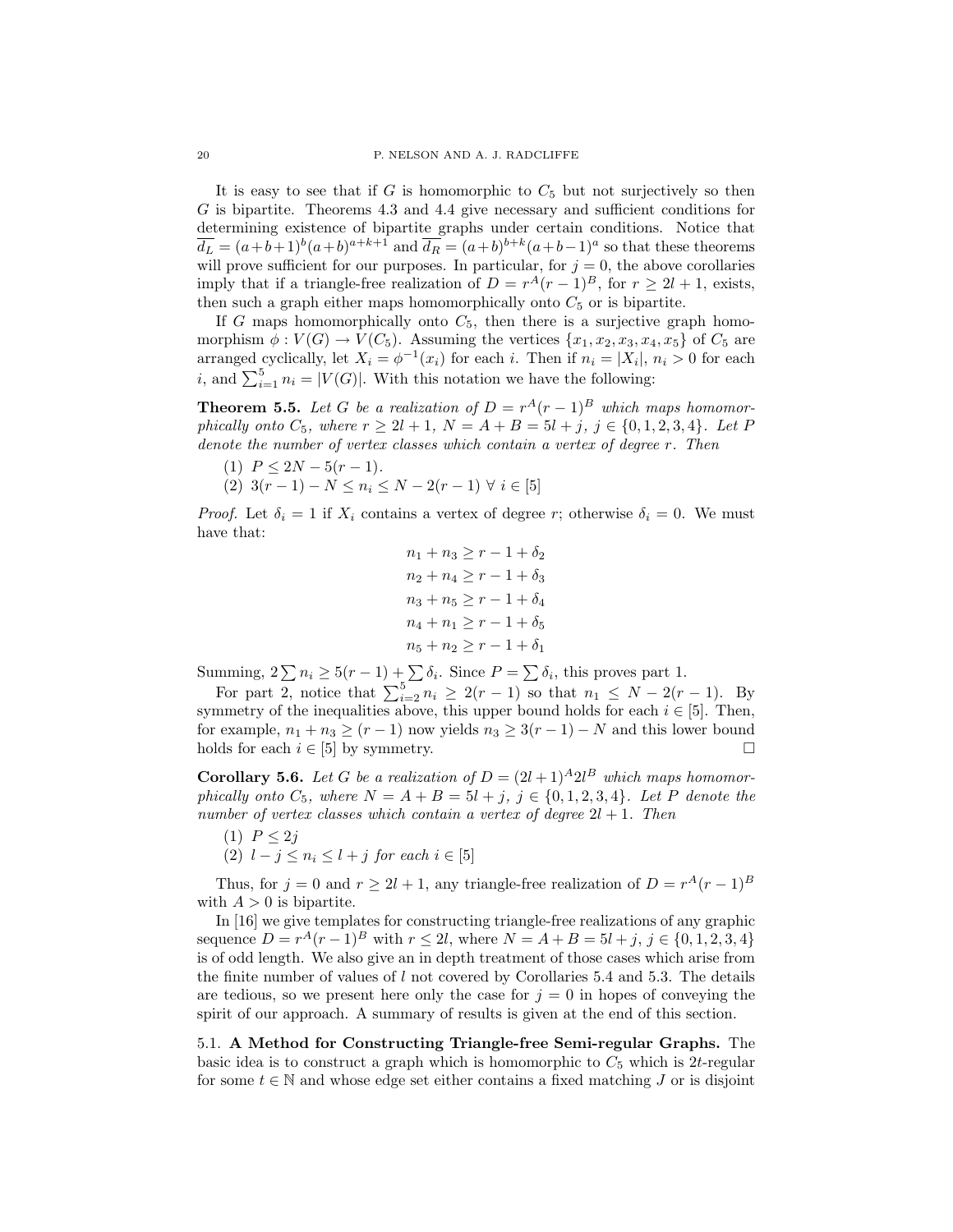from J. We then obtain a triangle-free semi-regular graph with either  $\Delta = 2t$ and  $\delta = 2t - 1$  by removing edges of J, or a triangle-free semi-regular graph with  $\Delta = 2t + 1$  and  $\delta = 2t$  by adding edges of J. For clarity, we will assume that the number of vertices, N, is divisible by 5 and write  $N = 5l$  for some  $l \in \mathbb{N}$ . (See [16] for variations on the construction when  $N \not\equiv 0 \pmod{5}$ .

To begin, divide the vertices into 5 classes, each of size l. We think of these classes as being arranged cyclically and refer to them as  $X_1, X_2, X_3, X_4, X_5$  so that the homomorphism with  $C_5$  is clear. Determine the fixed matching  $J$  by matching  $\lfloor \frac{l}{2} \rfloor$  vertices in  $X_1$  with  $\lfloor \frac{l}{2} \rfloor$  vertices in  $X_2$ , and  $\lfloor \frac{l}{2} \rfloor$  other vertices in  $X_1$  with  $\lfloor \frac{l}{2} \rfloor$ vertices in  $X_5$ . Match the remaining vertices of  $X_2$  and  $X_5$  with vertices in  $X_3$ and  $X_4$ , respectively. Now there are an equal number of unmatched vertices in  $X_3$ and  $X_4$  so that these can be matched with each other. If  $l$  is even,  $J$  is a perfect matching while, if  $l$  is odd,  $J$  is a semi-perfect matching which leaves a lone vertex in  $X_1$  unmatched.

We use the fixed matching  $J$  and the following corollary to Proposition 2.4 to label our vertices in a useful way:

**Corollary 5.7.** Suppose n edges match a set  $X = \{x_1, x_2, \ldots, x_n\}$  of labeled vertices into a set Y of n unlabeled vertices. Then the elements of Y can be labeled by  ${y_1, y_2, \ldots, y_n}$  in such a way that, relative to this labeling, the given edges are precisely  $P_1[X, Y]$ . Similarly, there is a labeling of Y such that relative to this labeling the given edges are precisely  $P_1[Y, X]$ .

Proof. See Proposition 2.4 for explanation of notation and Figure 7 for an example of that notation.  $\Box$ 



FIGURE 7. Both graphs have edge set  $P_2[X, Y] = P_3[Y, X]$  relative to the labelings shown.

Now label the vertices of  $X_1$  with the labels  $\{x_1^1, x_2^1, x_3^1, x_4^1, x_5^1\}$  randomly. By Corollary 5.7, the vertices of  $X_2$  and  $X_5$  can be labeled with the labels  $\{x_1^2, x_2^2, x_3^2, x_4^2, x_5^2\}$ , and  $\{x_1^5, x_2^5, x_3^5, x_4^5, x_5^5\}$  respectively, in such a way that the edges of J which match  $X_1$  into  $X_2$  are contained in  $P_1[X_1, X_2]$  and the edges of J which match  $X_1$ into  $X_5$  are contained in  $P_1[X_1, X_5]$ . These labelings of  $X_2$  and  $X_5$  similarly determine (non-uniquely) labelings of  $X_3$  and  $X_4$  with the respective label sets  ${x_1^3, x_2^3, x_3^3, x_4^3, x_5^3}$  and  ${x_1^4, x_2^4, x_3^4, x_4^4, x_5^4}$  so that the edges of J which match  $X_2$ into  $X_3$  are contained in  $P_1[X_2, X_3]$  and the edges of J which match  $X_5$  into  $X_4$ are contained in  $P_1[X_5, X_4]$ . Now  $X_3$  and  $X_4$  have been labeled independently of each other. By assigning to  $X_4$  a second, possibly different, labeling with the label set  $\{x_1^4, x_2^4, x_3^4, x_4^4, x_5^4\}$ , we can arrange that the edges of J matching vertices of  $X_4$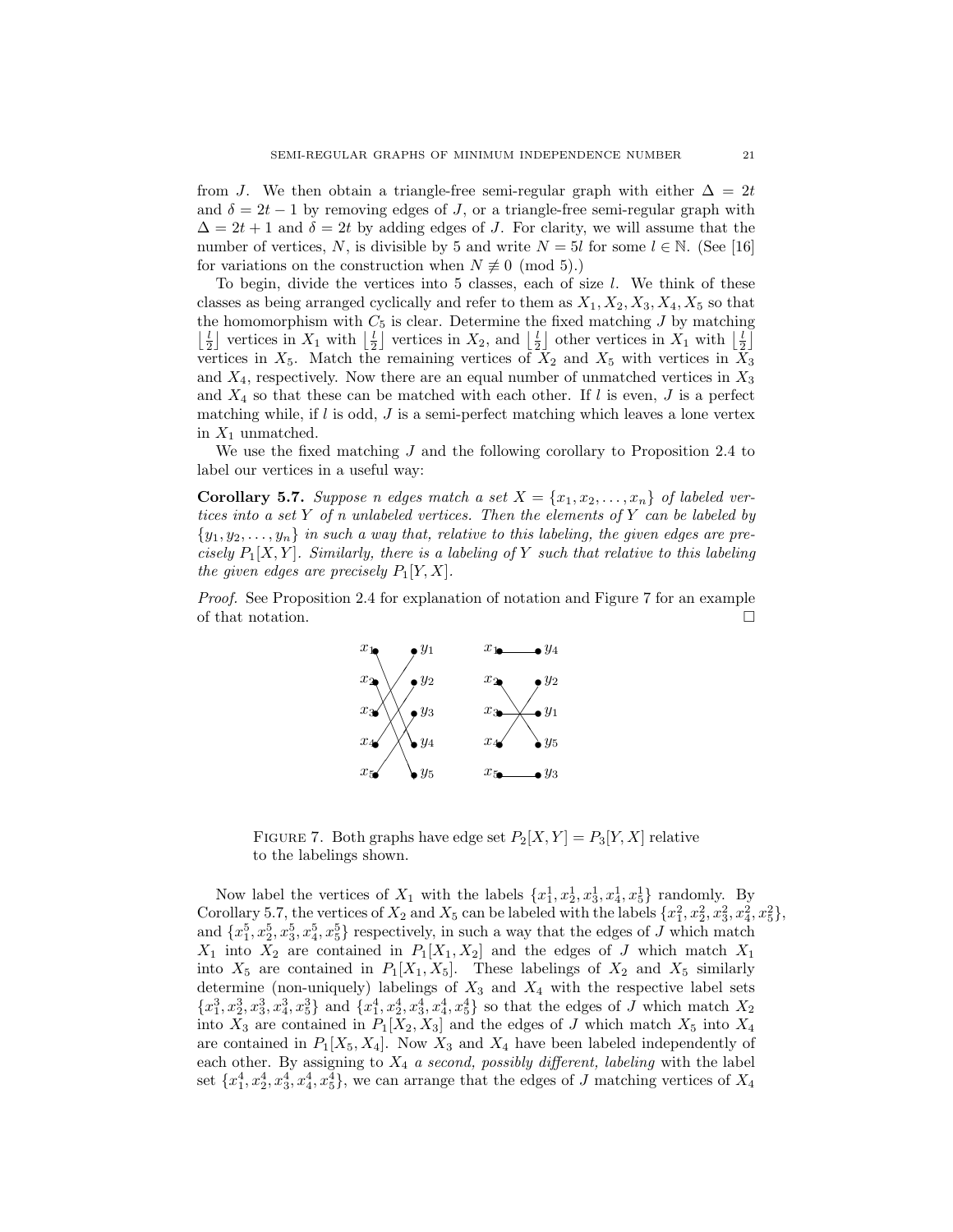into  $X_3$  are contained in  $P_1[X_4, X_3]$  relative to the new labeling of  $X_4$ . An example of such a labeling, together with a possible choice of edges  $J$ , is shown for  $N = 25$ in Figure 8.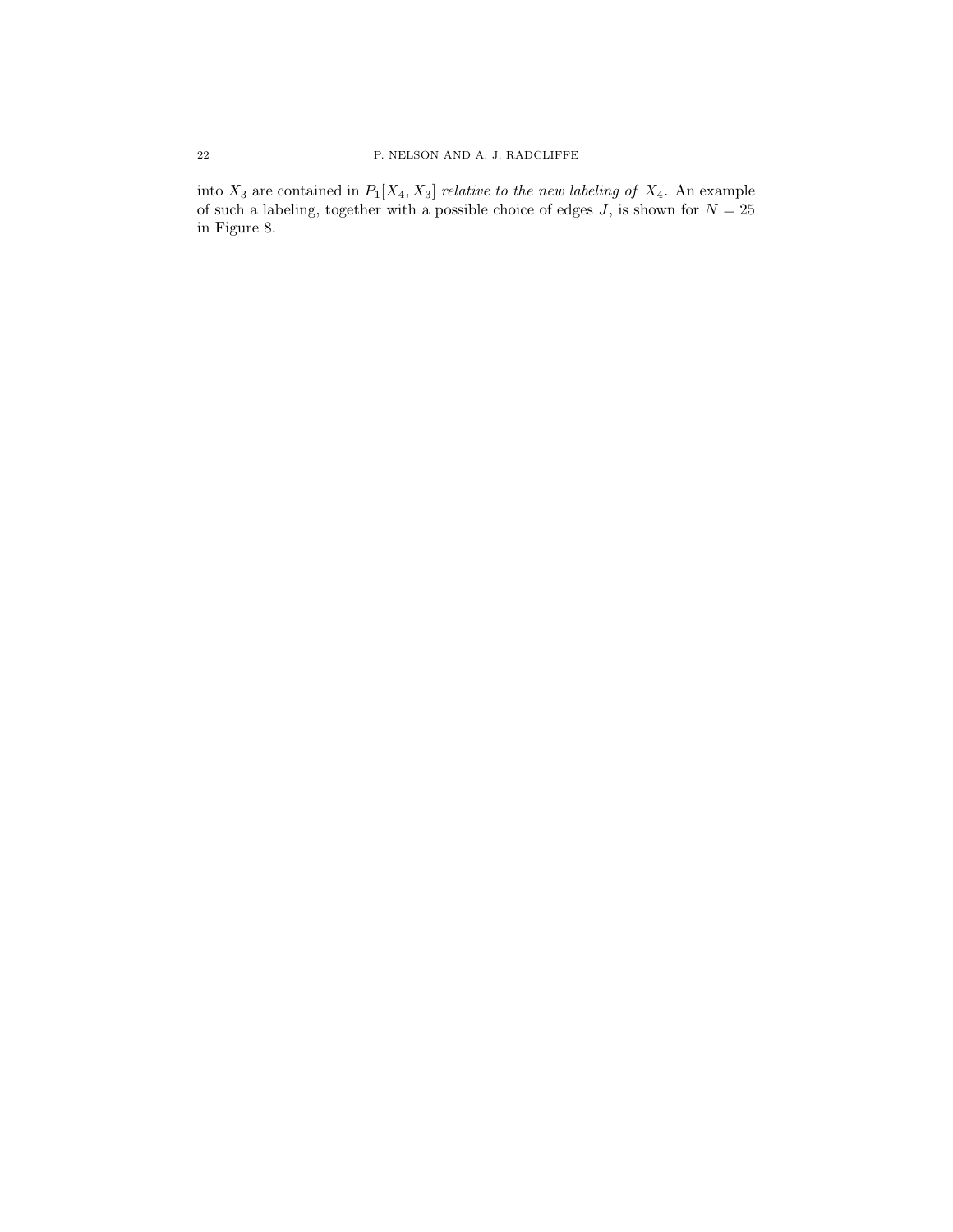

FIGURE 8. Edges represent the elements of J. Labels shown are subscripts of labels used in each  $X_i$ . A *relabeling* of  $X_4$  is shown in parenthesis.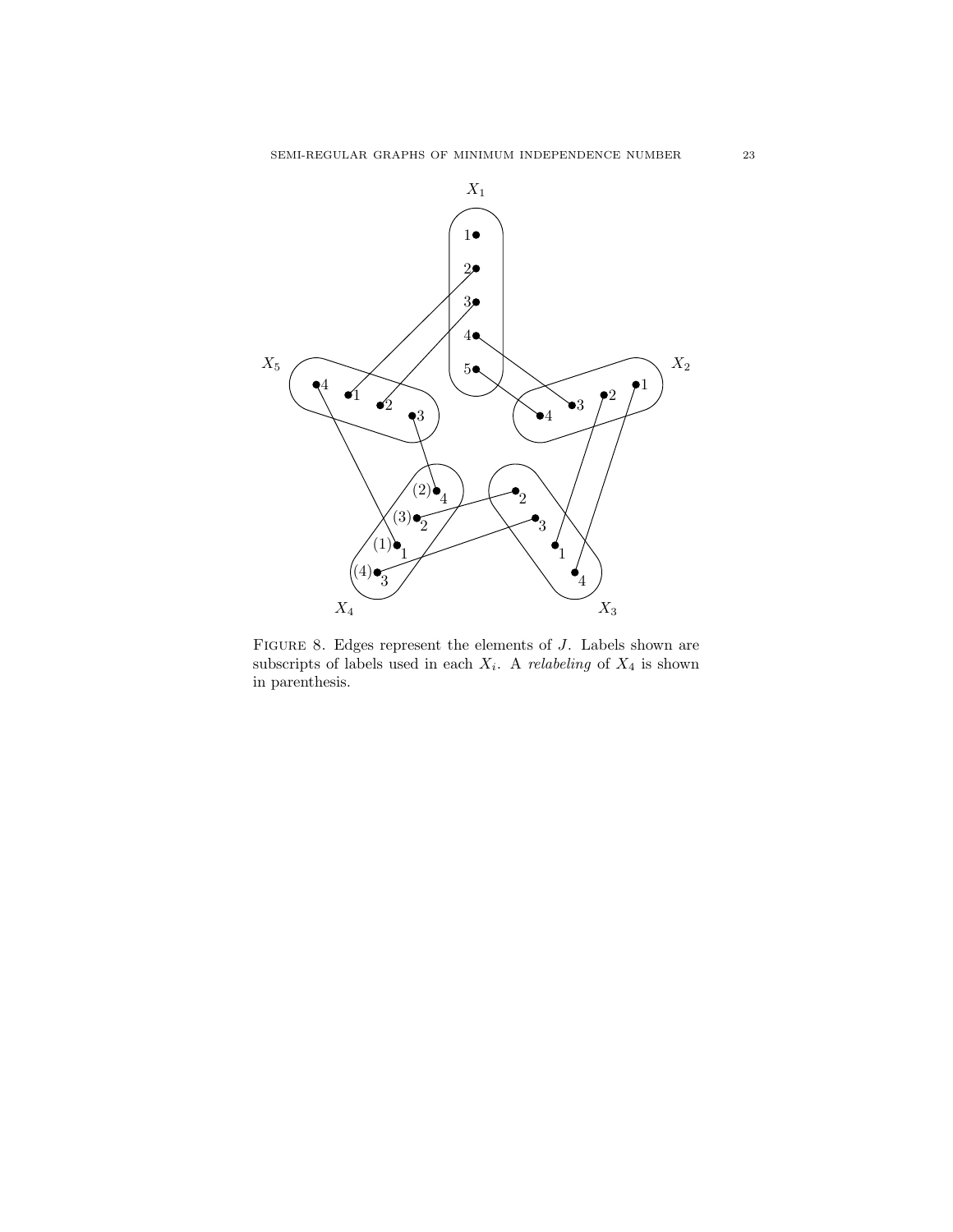The diagram below represents a graph whose labels are begun in  $X_1$ , with a relabeling in  $X_4$ . It has two possible interpretations: either the graph contains the edges of J or its edge set is disjoint from J.



Fix  $\delta \in \{0,1\}$ . If  $\delta = 0$ , let t be any fixed integer  $0 < t \leq l$ . If  $\delta = 1$ , let t be any fixed integer  $0 \le t < l$ . In either case  $t + \delta \le l$  so that arrows between consecutive vertex classes represent the edges of t perfect matchings so that the graph is  $2t$ regular. More precisely, edges between consecutive vertex classes are represented as shown schematically below. If  $\delta = 0$ , we call the graph  $G^-$ . We have that  $G^-$  is triangle-free and 2t-regular for  $0 < t \leq l$ . Moreover,  $E(G^-) \cap J = J$  so by removing a suitable number of edges of J from  $E(G<sup>-</sup>)$  we obtain a triangle-free realization for any graphic sequence  $D = (2t)A(2t-1)^B$  where  $A + B = 5l$  and  $t \leq l$ .

$$
X_i \qquad X_j \qquad [X_i, X_j] = \bigcup_{q=1+\delta}^{t+\delta} P_q[X_i, X_j]
$$

✒✑

 $X_4$ 

a relabeling may occur in vertex class  $X_4$ ; matchings between  $X_4$  and  $X_3$  are to be interpreted relative to the *relabeling* of  $X_4$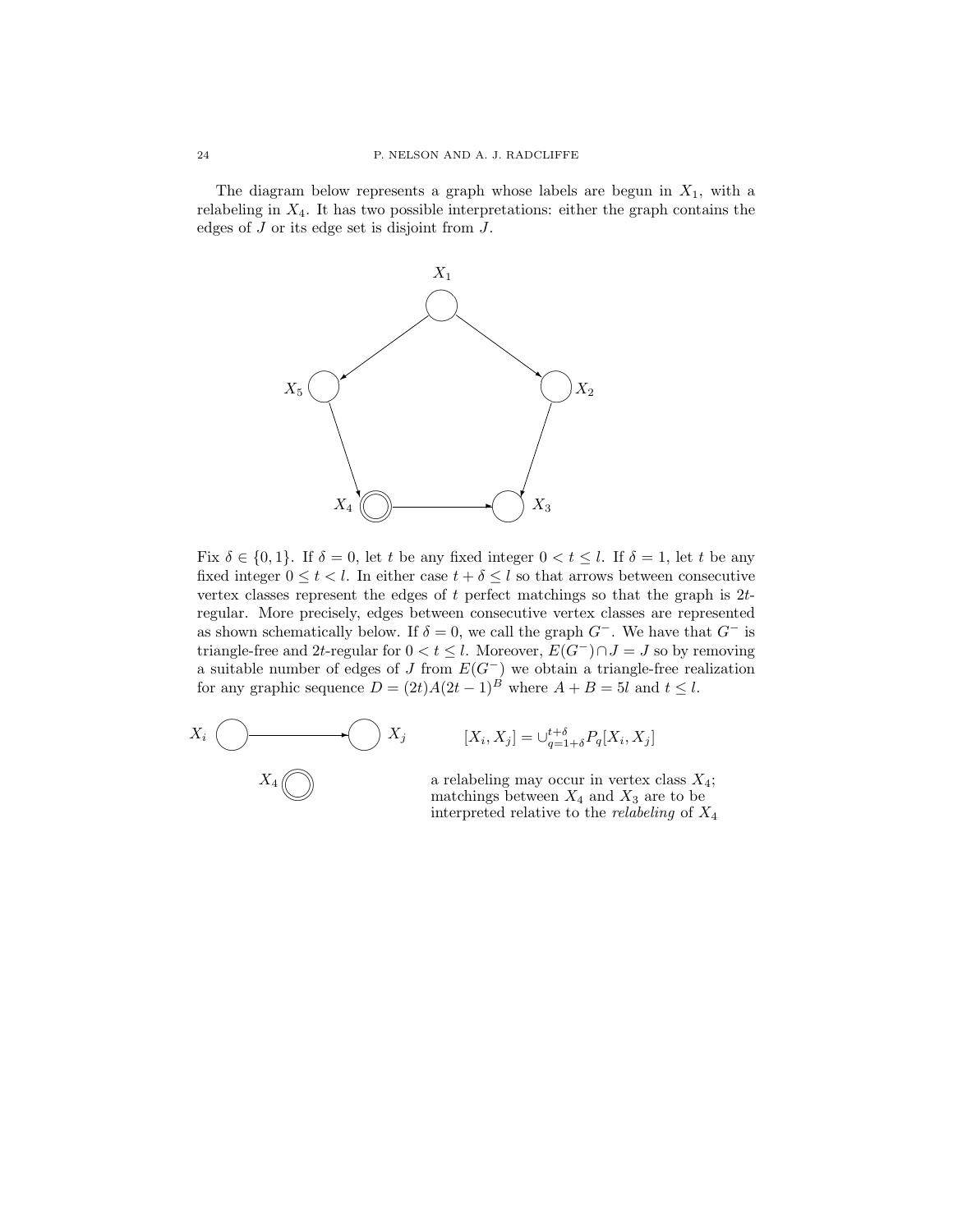If  $\delta = 1$ , we call the graph constructed  $G^+$ . Note  $G^+$  is triangle-free, 2t-regular for  $0 \leq t < l$ , and  $E(G^+) \cap J = \emptyset$ . We can thus add a suitable number of edges of J to  $E(G^+)$  in order to obtain a triangle-free realization of any graphic sequence  $D = (2t+1)^{A}(2t)^{B}$  where  $A + B = 5l$  and  $t < l$ .

5.2. Summary of Results. If d is right minimal and of odd length, then  $d = d_R$  =  $k^a(k-1)^{b+k}$  where  $a < k+1$ ,  $b < k$ , and  $d<sub>C</sub>$  is not graphic. Let  $N = a + b + k$ . In the cases where  $N$  is not divisible by 5, there exist constructions similar to the one described above which show that  $\alpha(d) = R(d)$  for each such d satisfying  $a + b \leq$  $2\left\lfloor \frac{N}{5} \right\rfloor$ . As the value of  $a+b$  increases relative to the length of the sequence, optimal realizations become more rare. Table 1 gives necessary and sufficient conditions for determining when  $\alpha(d) = R(d)$  and so summarizes under which conditions optimal realizations of d exist.

|                       | $a + b = 2 \left  \frac{N}{5} \right  + 1$                                                                     | $a + b = 2 \left  \frac{N}{5} \right  + 2$                                             | $a+b\geq 2\left\lfloor \frac{N}{5}\right\rfloor+3$ |
|-----------------------|----------------------------------------------------------------------------------------------------------------|----------------------------------------------------------------------------------------|----------------------------------------------------|
| $N \equiv 0 \pmod{5}$ | $\alpha(d) = R(d) \Longleftrightarrow b = 0$                                                                   | $\alpha(d) = R(d) \Longleftrightarrow b = 0$                                           | $\alpha(d) = R(d) \Longleftrightarrow b = 0$       |
| $N \equiv 1 \pmod{5}$ | $\alpha(d) = R(d) \Longleftrightarrow b = 0$                                                                   | $\alpha(d) = R(d) \Longleftrightarrow b = 0$                                           | $\alpha(d) = R(d) \Longleftrightarrow b = 0$       |
| $N \equiv 2 \pmod{5}$ | $\alpha(d) = R(d) \Longleftrightarrow a \geq \lfloor \frac{N}{5} \rfloor$                                      | $\alpha(d) = R(d) \Longleftrightarrow b = 0$                                           | $\alpha(d) = R(d) \Longleftrightarrow b = 0$       |
| $N \equiv 3 \pmod{5}$ | $\alpha(d) = R(d) \Longleftrightarrow a + 1 \geq \lfloor \frac{N}{5} \rfloor$                                  | $\alpha(d) = R(d) \Longleftrightarrow b = 0$                                           | $\alpha(d) = R(d) \Longleftrightarrow b = 0$       |
|                       | $N \equiv 4 \pmod{5}$ $\alpha(d) = R(d) \Longleftrightarrow a + 2 \geq \left\lfloor \frac{N}{5} \right\rfloor$ | $\alpha(d) = R(d) \Longleftrightarrow a \geq 2 \left\lfloor \frac{N}{5} \right\rfloor$ | $\alpha(d) = R(d) \Longleftrightarrow b = 0$       |

Table 1. Necessary and sufficient conditions needed to ensure that  $\alpha(d) = R(d)$  where  $d = k^a (k-1)^{b+k}$  is right minimal of odd length. Note  $\alpha(d) = R(d)$  for all  $a + b \leq 2 \lfloor \frac{N}{5} \rfloor$ .

Similarly, if d is left minimal and of odd length, then  $d = d_L = k^{k+1+a}(k-1)^b$ where  $a < k + 1$ ,  $b < k$  and  $d<sub>C</sub>$  is not graphic. Letting  $N = k + 1 + a + b$ , we note here that constructions of optimal realizations exist to show that  $\alpha(d) = R(d)$ provided  $a + b < 2 \left\lfloor \frac{N}{5} \right\rfloor$  or  $a + b < 2 \left\lfloor \frac{N}{5} \right\rfloor$  and  $b = 0$ . Table 2 summarizes necessary and sufficient conditions for determining if  $\alpha(d) = R(d)$  holds for all other values of  $a + b$ .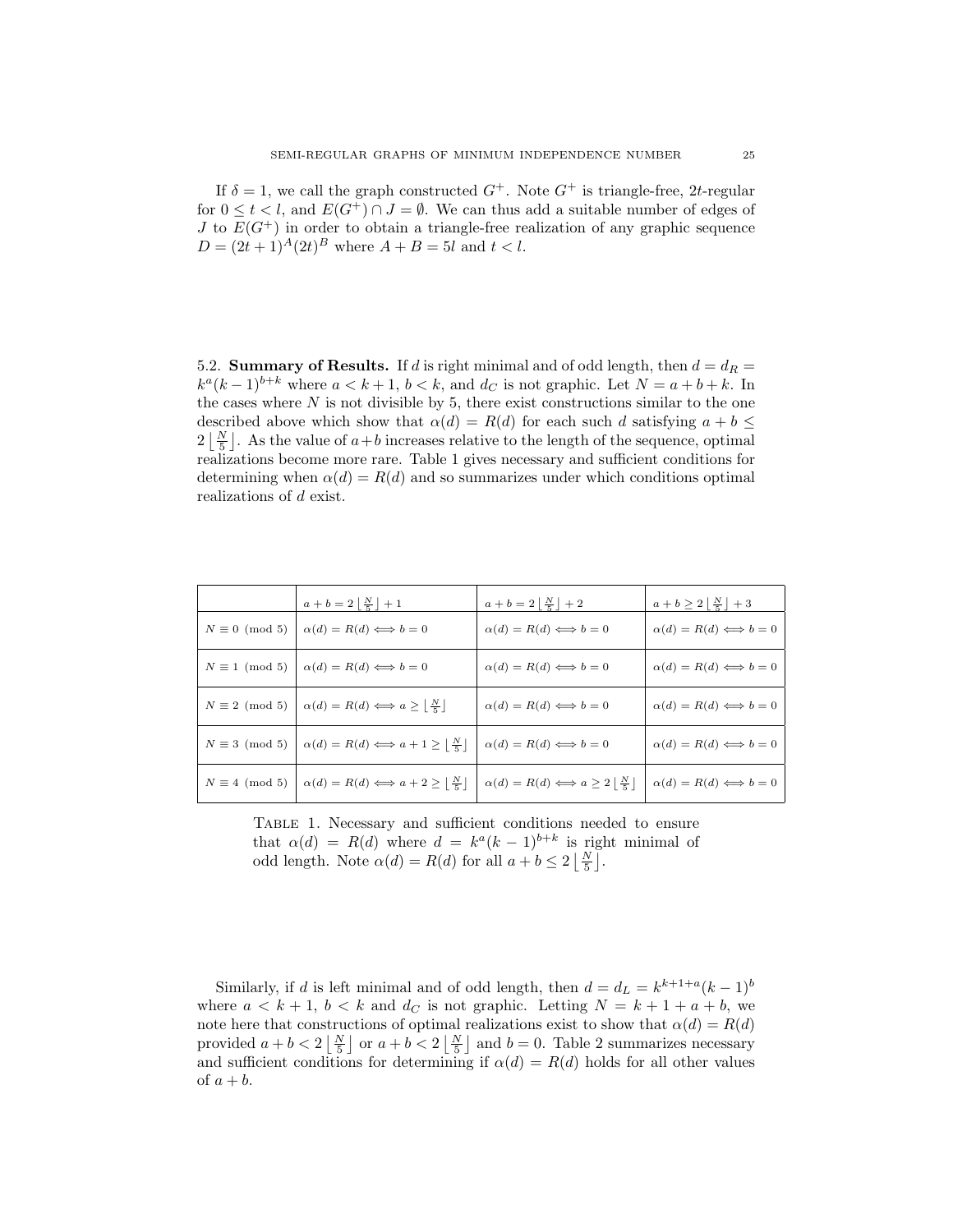|                                             | $a + b = 2 \left  \frac{N}{5} \right $ , $b > 0$ | $a + b = 2 \left  \frac{N}{5} \right  + 1$                                          | $a+b\geq 2\left\lfloor \frac{N}{5} \right\rfloor+2$ |
|---------------------------------------------|--------------------------------------------------|-------------------------------------------------------------------------------------|-----------------------------------------------------|
| $N \equiv 0 \pmod{5}$                       | $\alpha(d) = R(d) \Longleftrightarrow a = 0$     | $\alpha(d) = R(d) \Longleftrightarrow a = 0$                                        | $\alpha(d) = R(d) \Longleftrightarrow a = 0$        |
| $N \equiv 1 \pmod{5} \mid \alpha(d) = R(d)$ |                                                  | $\alpha(d) = R(d) \Longleftrightarrow a = 0$                                        | $\alpha(d) = R(d) \Longleftrightarrow a = 0$        |
| $N \equiv 2 \pmod{5} \mid \alpha(d) = R(d)$ |                                                  | $\alpha(d) = R(d) \Longleftrightarrow a = 0$                                        | $\alpha(d) = R(d) \Longleftrightarrow a = 0$        |
| $N \equiv 3 \pmod{5} \mid \alpha(d) = R(d)$ |                                                  | $\alpha(d) = R(d) \Longleftrightarrow$<br>either $b =  \frac{N}{5}  + 1$ or $a = 0$ | $\alpha(d) = R(d) \Longleftrightarrow a = 0$        |
| $N \equiv 4 \pmod{5} \mid \alpha(d) = R(d)$ |                                                  | $\alpha(d) = R(d) \Longleftrightarrow b \geq \lceil \frac{N}{5} \rceil$             | $\alpha(d) = R(d) \Longleftrightarrow a = 0$        |

Table 2. Necessary and sufficient conditions needed to ensure that  $\alpha(d) = R(d)$  where  $d = k^{k+1+a}(k-1)^b$  is left minimal of odd length. Note  $\alpha(d) = R(d)$  for all  $a + b < 2\lfloor \frac{N}{5} \rfloor$  and for  $a + b = 2\left\lfloor \frac{N}{5} \right\rfloor$  with  $b = 0$ .

# **REFERENCES**

- [1] Michael O. Albertson, Lily Chan, and Ruth Haas. Independence and graph homomorphisms. J. Graph Theory, 17(5):581–588, 1993.
- [2] B. Andrásfai, P. Erdős, and V. T. Sós. On the connection between chromatic number, maximal clique and minimal degree of a graph. Discrete Math., 8:205–218, 1974.
- [3] Stephan Brandt. On the structure of dense triangle-free graphs. Combin. Probab. Comput., 8(3):237–245, 1999.
- [4] Stephan Brandt and Tomaž Pisanski. Another infinite sequence of dense triangle-free graphs. Electron. J. Combin., 5(1):Research Paper 43, 5 pp. (electronic), 1998.
- [5] Y. Caro. New results on the independence number. Tech. Report, 05-79, Tel Aviv University(2):111–135, 1979.
- [6] Paul Erdős, Ralph Faudree, Talmage James Reid, Richard Schelp, and William Staton. Degree sequence and independence in  $K(4)$ -free graphs. Discrete Math., 141(1-3):285–290, 1995.
- [7] O. Favaron, M. Mahéo, and J.-F. Saclé. On the residue of a graph. J. Graph Theory, 15(1):39– 64, 1991.
- [8] Odile Favaron. k-domination and k-independence in graphs. Ars Combin., 25(C):159–167, 1988. Eleventh British Combinatorial Conference (London, 1987).
- [9] Wayne Goddard and Daniel J. Kleitman. A note on maximal triangle-free graphs. J. Graph Theory, 17(5):629–631, 1993.
- [10] Jerrold R. Griggs and Daniel J. Kleitman. Independence and the Havel-Hakimi residue. Discrete Math.,  $127(1-3):209-212$ , 1994. Graph theory and applications (Hakone, 1990).
- [11] Roland Häggkvist. Odd cycles of specified length in nonbipartite graphs. In Graph theory  $(Cambridge, 1981)$ , pages 89–99. North-Holland, Amsterdam, 1982.
- [12] S. L. Hakimi. On realizability of a set of integers as degrees of the vertices of a linear graph. II. Uniqueness. J. Soc. Indust. Appl. Math., 11:135–147, 1963.
- [13] Pavol Hell and Jaroslav Nešetřil. The core of a graph. *Discrete Math.*,  $109(1-3):117-126$ , 1992. Algebraic graph theory (Leibnitz, 1989).
- [14] Owen Murphy. Lower bounds on the stability number of graphs computed in terms of degrees. Discrete Math., 90(2):207–211, 1991.
- [15] P. Nelson and A. J. Radcliffe. Lower bounds on the independence number. Submitted to the Electronic Journal of Combinatorics.
- [16] Patricia Nelson. Minimum independence number of graphs with specified degree sequences. PhD thesis, University of Nebraska-Lincoln, 2001.